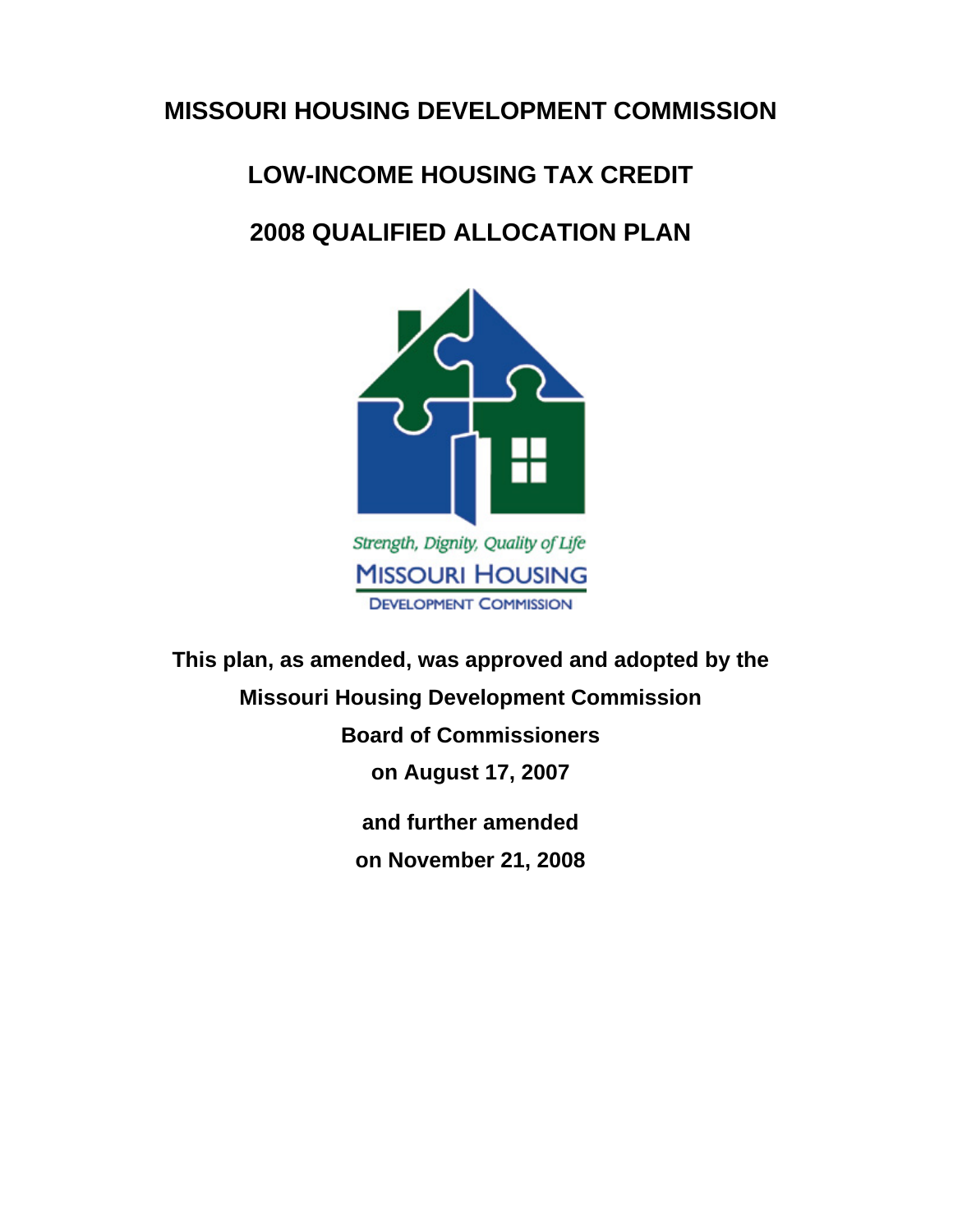| L. |  |  |  |  |
|----|--|--|--|--|
|    |  |  |  |  |
|    |  |  |  |  |
|    |  |  |  |  |
|    |  |  |  |  |
|    |  |  |  |  |
|    |  |  |  |  |
|    |  |  |  |  |
|    |  |  |  |  |
|    |  |  |  |  |
|    |  |  |  |  |
|    |  |  |  |  |
|    |  |  |  |  |
|    |  |  |  |  |
|    |  |  |  |  |
|    |  |  |  |  |
|    |  |  |  |  |
|    |  |  |  |  |
|    |  |  |  |  |
|    |  |  |  |  |
|    |  |  |  |  |
|    |  |  |  |  |
|    |  |  |  |  |
|    |  |  |  |  |
|    |  |  |  |  |
|    |  |  |  |  |
|    |  |  |  |  |
|    |  |  |  |  |
|    |  |  |  |  |
|    |  |  |  |  |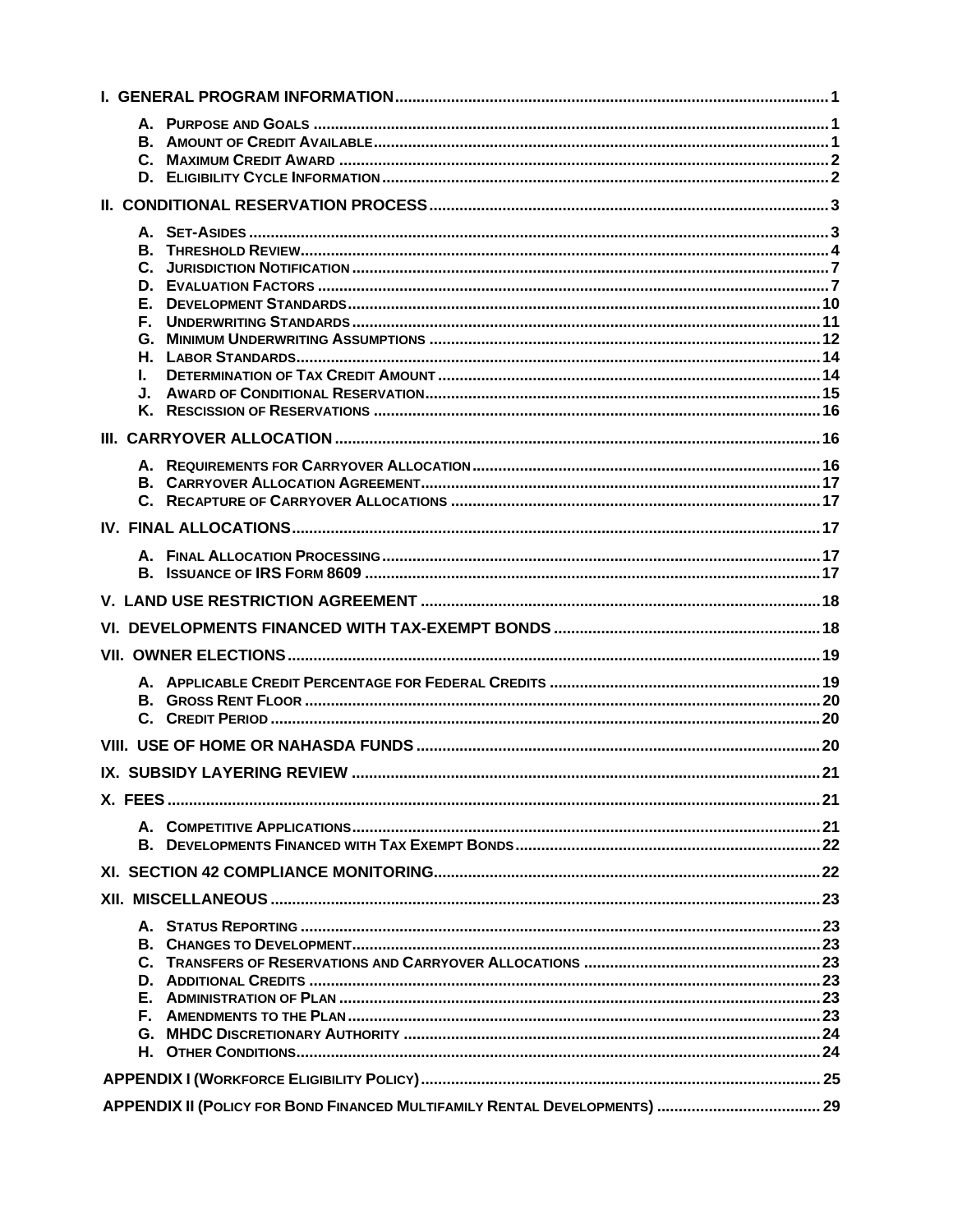# **I. GENERAL PROGRAM INFORMATION**

#### **A. Purpose and Goals**

The Missouri Housing Development Commission ("MHDC" or the "Commission") has been designated by the Governor of the State of Missouri (the "State") as the Housing Credit Agency for the State. This designation gives MHDC the responsibility of administering the Federal Low Income Housing Tax Credit Program ("LIHTC" or "Tax Credits") established by the Tax Reform Act of 1986 and codified as Section 42 of the Internal Revenue Code (the "Code"). The responsibilities of a Housing Credit Agency are defined in Section 42(m) of the Code, as amended.

One of the statutory duties of the Housing Credit Agency is to prepare a Qualified Allocation Plan (the "Plan"). The purpose of this Plan is to set forth the process that MHDC will use to administer the LIHTC program in Missouri.

MHDC's goal is to use the federal tax credits allotted under Section 42 of the Internal Revenue Code of 1986, as amended (the "Code"), and state tax credits under Section 135.350 et seq. of Chapter 135 of the Missouri Revised Statutes (the "State Tax Relief Act"), to the maximum extent possible, as an additional financial incentive for the creation and maintenance of rental housing units for low and very low-income households in the State. The specific goals are as follows:

- 1. To create safe, decent and affordable rental units for households having the lowest incomes;
- 2. To maintain the affordability of the rental units for the longest period of time possible;
- 3. To assist in the provision of financially viable, market appropriate housing in the areas of greatest housing need in the State;
- 4. To assist in the provision of quality housing at a reasonable cost to meet a variety of needs, including family, elderly and special need populations;
- 5. To provide opportunities to a variety of qualified applicants, both for-profit and non-profit, and for a variety of housing development sizes;
- 6. To allocate only the amount of credit that MHDC determines to be necessary for the financial feasibility of a development and its viability as a qualified low-income housing development throughout the credit period;
- 7. To allocate tax credits to rental housing developments which provide the greatest overall public benefits; and
- 8. To allocate tax credits to as many rental housing developments as possible, considering the cost, size, location, and the income-mix of proposals.

#### **B. Amount of Credit Available**

1. "Existing Housing Credits" shall mean the amount of annual Tax Credits allotted by the federal government to each state annually as determined by the state's population ("per capita credits") excluding Disaster Housing Credits. The amount of "per capita" credit for the State shall be announced in the Notice of Funding Availability ("NOFA") to precede the application round.

 The total amount of federal Existing Housing Credits available for allocation in any one year is the sum of the following components ("housing credit ceiling"):

#### a. **Per capita credits**.

- b. **Carry forward credits** Should MHDC be unable to allocate all allotted credits in any one year, the unused credits will be carried forward for allocation in the succeeding year.
- c. **Returned credits** Credits that are returned from developments that received an allocation in previous years may be made available for allocation in the year the credits are returned or the succeeding year if returned after September 30th.
- d. **National pool credits** If MHDC is able to allocate the entire amount of federal credits available in any one year, the State is then eligible to receive additional credits from a pool of credits returned unused by other states.
- 2. "Disaster Housing Credits" shall mean the 2008 Tax Credits available to the State as the result of the Emergency Economic Stabilization Act of 2008, Energy Improvement and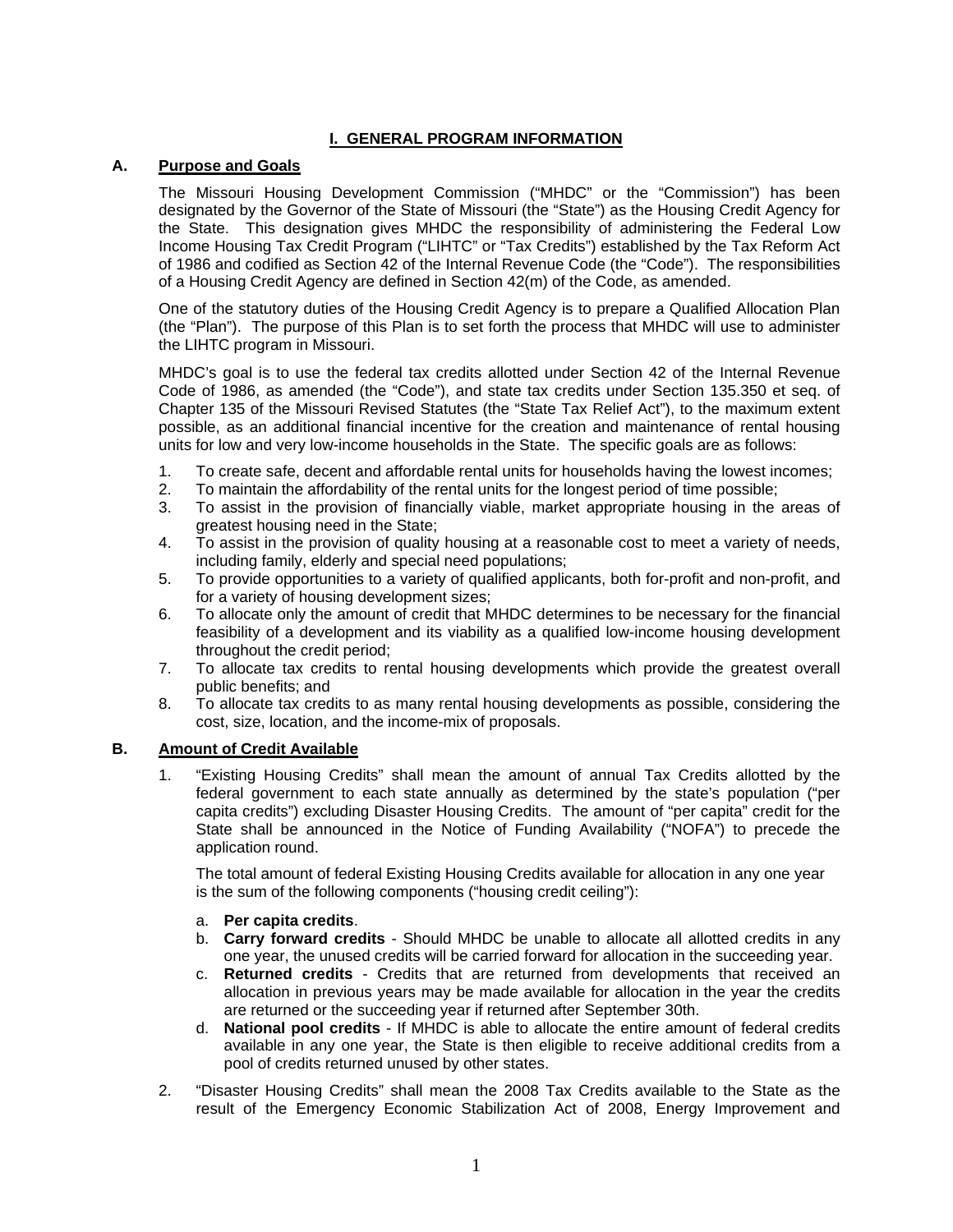Extension Act of 2008, and Tax Extenders and Alternative Minimum Tax Relief Act of 2008 ("the "Act") which was signed into law on October 3, 2008. The Act provides for additional per capita credits for counties which were determined by the president of the United States on or after May 20, 2008, and before August 1, 2008, to warrant individual or individual and public assistance from the federal government under the Robert T. Stafford Disaster Relief and Emergency Act by reason of severe storms, tornados or flooding ("Midwestern Disaster Area").

 The total amount of federal Disaster Housing Credits available for allocation in 2008 shall consist only of the per capita allocation granted in the Act to the State.

Developments located in the Midwestern Disaster Area may receive either Existing Housing Credits or Disaster Housing Credits at the discretion of MHDC. Such allocation will apply to determination of applicable credit ceilings.

The state tax credits are also available for allocation as a result of the State Tax Relief Act. The legislation provides that any development that is eligible for an allocation of the federal tax credit is eligible for an allocation of the state tax credit. Therefore, the contents of this Plan, except where otherwise noted, also apply to the allocation of state tax credits. The number or percentage of state credits in proportion to the Federal credits may be reduced by the State legislature, making any allocation subject to said change in the authorizing statute. MHDC in its sole discretion may choose to allocate no state tax credits or state credits in an amount up to 100% of the federal tax credits.

Tax-exempt private activity bond financed developments are eligible for federal and state tax credits without having to compete for an award from MHDC's annual housing credit ceiling. **However, these developments are subject to review by MHDC and shall be rated and ranked by the Commission for recommendation to the Department of Economic Development for an allocation of private activity bonds. Such developments are required by Section 42(m)(1)(D) of the Code to satisfy the requirements for an allocation of federal credits under this Plan and are also subject to MHDC's compliance monitoring requirements**. The allocation of Federal credits does not guarantee an allocation of State credits.

#### **C. Maximum Credit Award**

The maximum amount of annual federal or state tax credits that may be awarded to any individual proposal approved prior to October 3, 2008, is \$700,000. Proposals receiving approval for Disaster Housing Credits and achieving carryover allocation after October 3, 2008, may be awarded up to \$1,000,000 in federal tax credits. The state tax credit amount approved, if any, shall be limited to an amount necessary for the feasibility of the development. MHDC, in its sole discretion, may make exceptions on a case-by-case basis when justified by development size and feasibility.

Tax exempt bond financed developments receiving allocations outside the housing credit ceiling cap will not be limited in the amount of federal tax credits awarded. However, any individual development is limited to \$700,000 in annual State tax credits. The Commission, in its sole discretion, may make exceptions on a case-by-case basis when justified by development size and feasibility. The State credit is not an automatic credit, and approval is subject to Commission action.

#### **D. Eligibility Cycle Information**

Applicants wishing to receive credits from MHDC's annual housing credit ceiling or credits for taxexempt bond-financed developments must submit an application in accordance with the requirements of this Plan. MHDC shall set forth the protocol and timing for the submission of applications in the Developer's Guide to MHDC Multifamily Programs (the "Developer's Guide") as it may be amended from time-to-time. The Developer's Guide includes the processes and forms required for participation in the low-income housing tax credit, HOME, and Fund Balance financing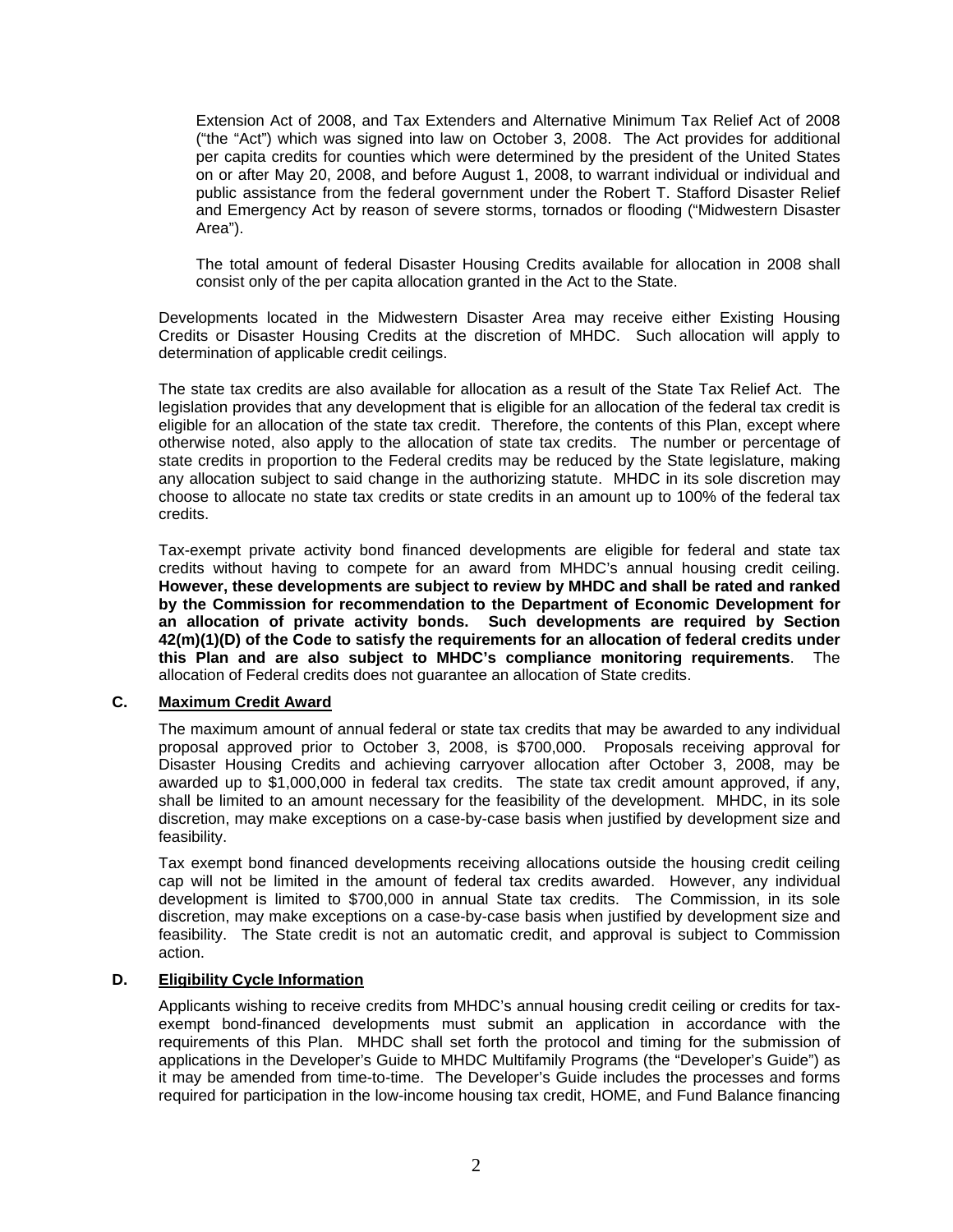programs from application through completion of construction and cost certification. MHDC will hold one eligibility cycle per allocation year for Existing Housing Credits and tax-exempt bond financed developments. The eligibility cycle information for the 2008 allocation year is as follows:

A Notice of Funding Available (the "NOFA") will be published in August 2007 following the MHDC Commissioners' formal approval of the 2008 Plan and the proposed 2008 NOFA.

Application Submission Deadline – All applications **must** be physically received in the Kansas City office of MHDC (3435 Broadway, Kansas City, MO 64111) **according to the deadline established in the NOFA. Any applications received after the deadline will not be considered and will be returned to the applicant. This includes late arrivals for any reason including but not limited to courier or delivery error.** Early submission is encouraged.

Commission Selection of Applications – Selections of proposals to receive tax credits from the 2008 housing credit ceiling will be made at the December 21, 2007, Commission Meeting unless changed by the Commission. This date may be changed without notice. Conditional reservations will be granted / issued no later than the week of January 7, 2008.

In response to the 2008 Disaster Housing Credits awarded to the State through the Act, MHDC shall review and approve applications submitted from June 2, 2008, through September 5, 2008, for an allocation of any 2008 Disaster Housing Credits that remain after carryover allocation to developments located in the Midwestern Disaster Area and initially approved in December 2007. MHDC shall have the right in its sole discretion to approve Disaster Housing Credits for a proposal from the Midwestern Disaster Area which originally was approved as a tax-exempt bond financing structure in December 2007 or submitted an application contemplating tax-exempt bond financing during the period from June 2, 2008, through September 5, 2008. Approval of applications considered for remaining 2008 Disaster Housing Credits shall be made at the December 2008 Commission Meeting. Conditional reservations and carryover allocation agreements will be issued in mid-December 2008 and must be executed and returned to MHDC prior to December 31, 2008, in order to satisfy Code requirements.

# **II. CONDITIONAL RESERVATION PROCESS**

## **A. Set-Asides**

- **1. Qualified Non-Profit Organization** The Code requires that at least 10% of the annual housing credit ceiling be set-aside for projects involving a qualified non-profit organization. Section 42(h)(5)(C) of the Code defines a qualified non-profit organization as:
	- a. A 501(c)(3) or (c)(4) non-profit organization; and
	- b. Having an express purpose of fostering low-income housing; and
	- c. One that will own an interest in the development and materially participate in the development and operation of the development throughout the compliance period. Material participation is defined in Section 469(h) of the Code as "involved in the operations of the activity on a basis which is regular, continuous and substantial;" and
	- d. Is not affiliated with, nor controlled by, a for-profit organization.
- **2. Rural Development financed developments** 2% of the annual federal housing credit ceiling will be set-aside for projects financed by USDA/Rural Development. In the event the set-aside amount is not used, it will be returned to the general pool.
- **3. Disaster Area** Should any part of the state be officially declared a disaster area by the Governor, it may be necessary for MHDC to set aside a certain percentage of the annual federal housing credit ceiling or to give special consideration to a project that will assist in providing affordable housing to people affected by the disaster. This will be determined on a case-by-case basis by the Commission.
- **4. Midwestern Disaster Area**  For purposes of allocating Disaster Housing Credits, the Midwestern Disaster Area shall be defined as the counties designated by the Act to be eligible for said credits. MHDC shall publish notification in the Developer's Guide and by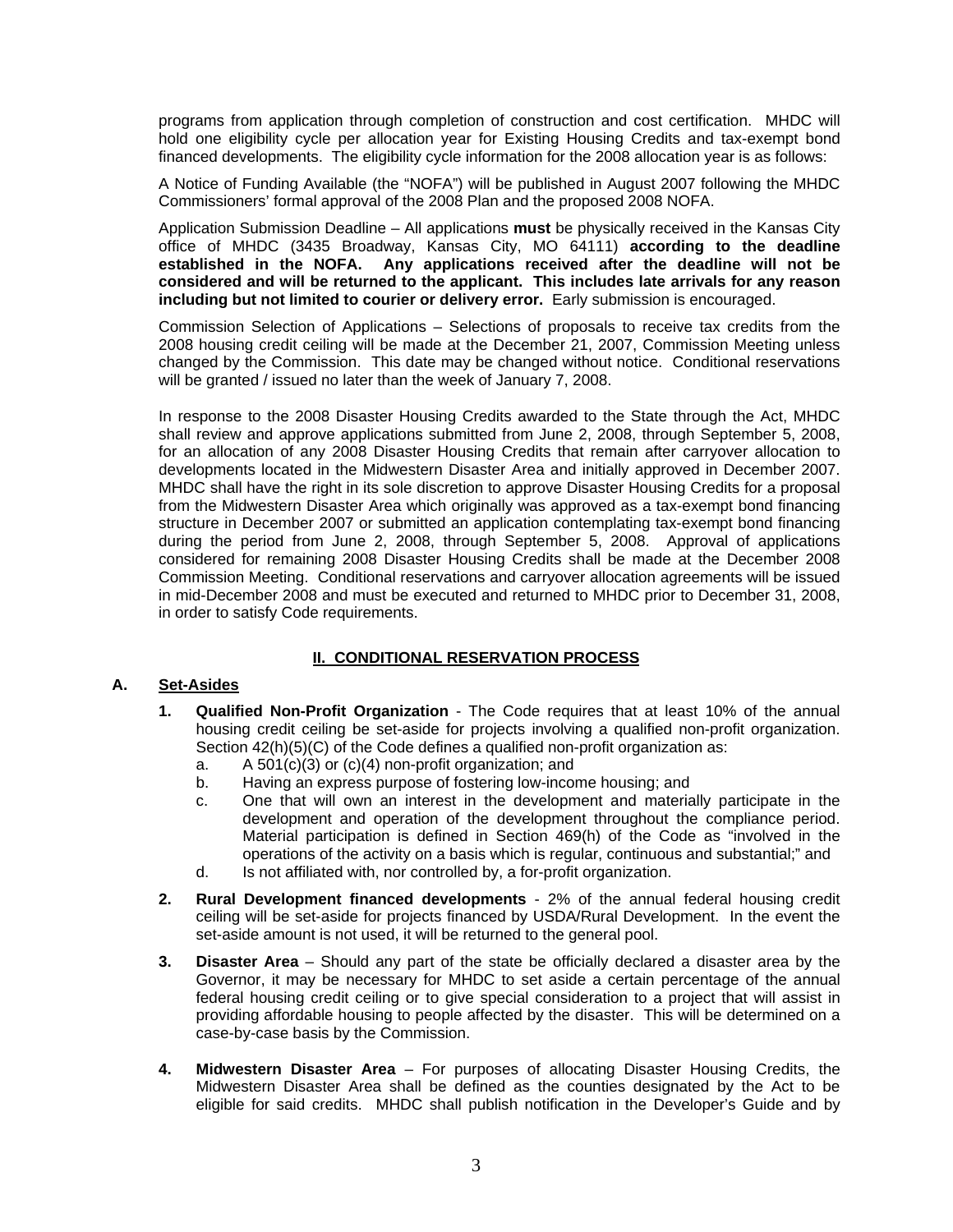special announcement from the Executive Director following confirmation of the eligible counties by the IRS.

**5. Geographic** - As stated in the Purpose and Goals above, it is the Commission's objective to serve areas of greatest housing need in the State. An attempt will be made to distribute the tax credit across the State of Missouri on a population proportionate basis adjusted annually, with the state divided into the following areas:

| <b>SET-ASIDE</b><br><b>PERCENTAGE</b> | <b>GEOGRAPHIC AREA</b>                                                                        |
|---------------------------------------|-----------------------------------------------------------------------------------------------|
| 34%                                   | St. Louis Metro [Franklin, Jefferson, St. Charles, St. Louis City, and<br>St. Louis Counties] |
| 18%                                   | Kansas City [Clay, Cass, Jackson, Platte and Ray Counties]                                    |
| 48%                                   | <b>Balance of State (All other counties)</b>                                                  |

The Commission reserves the right to classify specific developments as serving "Special Needs Areas," which could allow for funding of said development(s) without regard to the targeted geographic set-aside. These developments may include housing financed, in part, by the federally funded HOPE VI program. The Commission designates that any development located in the Midwestern Disaster Area may qualify as a project serving Special Needs Areas.

Note that the Commission will fund a maximum of one HOPE VI proposal per geographic area in any funding year with the 9% tax credit.

Any development approved by the Commission "subject to credit availability" will be funded if sufficient credits become available.

#### **B. Threshold Review**

MHDC has established criteria that must be met in order for the application to be considered for the competitive review stage. **Any application that fails to meet any one of the threshold criteria will be rejected. Please refer to the Developer's Guide and Application Checklist for complete details of the threshold criteria that must be met.** 

The threshold review is a basic review of the application to determine that it: (1) is complete; (2) includes all necessary forms and supporting evidence; (3) includes required fees; and (4) meets minimum code requirements.

The threshold criteria are as follows:

- **1. Complete, Organized Application** Applications must be submitted in a three-ring binder, and organized, using corresponding tabs, according to the checklist provided with the application. Each application shall be required to provide primary and secondary review items. Primary review items must be complete and consistent at the time of application. Applicants will be provided the opportunity to cure inconsistencies with respect to secondary review items within a prescribed time period. Primary and secondary review standards are set forth below and further described in the Developer's Guide. Applications will be rejected if primary review thresholds are not met. Failure to respond to secondary review items requested in the cure period by the MHDC-imposed deadline will also result in the rejection of an application.
- **2. Program Compliance** Any owner or general partner that is involved with a Section 42 project that is currently in noncompliance due to site audits or the failure to comply with owner's reporting requirements will be denied participation in the eligibility cycle. In addition,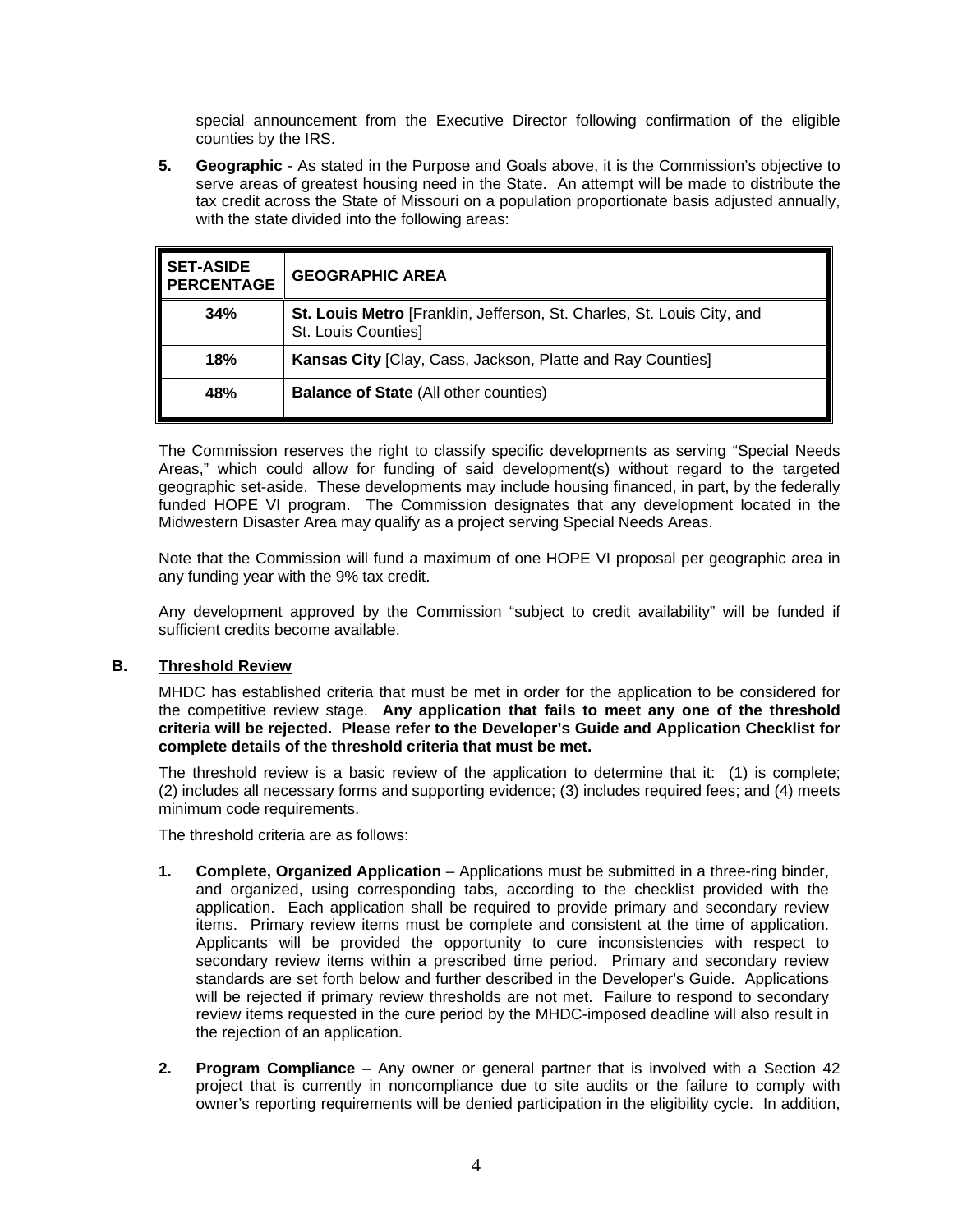any owner that is not in compliance or good standing with any other MHDC program will be similarly denied participation.

- **3. Consistent with Section 42 Requirements** The proposal must meet all the requirements set forth in Section 42 of the Code, and all relevant U.S. Treasury regulations, notices and rulings.
- **4. Consistent with Fair Housing Requirements** The submitted proposal must meet all the requirements of The Fair Housing Act of 1968, as amended.
- **5. Internal Revenue Service Memorandum of Understanding** MHDC and the IRS may execute a Memorandum of Understanding ("MOU") to improve the administration of the LIHTC program. Under the terms of this MOU, all developers must complete IRS Form 8821 (Rev. 9- 98), Tax Information Authorization, as a condition of consideration for the allocation of LIHTC. An executed IRS Form 8821 for the developer, owner, and general partner entity must be included as part of the tax credit application. A copy of this form is included in the Developer's Guide.
- **6. Tax Credit Accountability Act** Under the provisions of the Tax Credit Accountability Act (R.S.Mo. sections 135.800 to 135.830) all developers / applicants must complete all necessary forms and reporting required during the application and allocation process and for a period of three years following the issuance of credits by MHDC, as the administering agent for the Missouri LIHTC, to comply with the provisions of the act. All developers must complete MDOR Form 8821 (Rev. 11-03), Missouri Department of Revenue Authorization For Release of Confidential Information, as a consideration for the allocation of the Missouri LIHTC. An executed MDOR Form 8821 for the developer, owner, and general partner entity must be included as part of all Missouri tax credit applications. MHDC will obtain tax clearance regarding the developer / applicant from the Missouri Department of Revenue at the time of application. A state tax delinquency may result in an application being rejected.

# **7. Primary Review Items:**

- **a.** CD-ROM with electronic copies of required items.
- **b. Development Narrative** Each application must contain a project narrative that summarizes the scope of the proposal.
- **c. Application Fee** The required nonrefundable application fee of \$1,500 (\$750 for nonprofit applicants) must accompany each application. To qualify for the \$750 discount, non-profits must request funding from the non-profit set-aside for tax credits, the CHDO set-aside for HOME financing, or both, and must satisfy program requirements for the applicable set-aside.
- **d. Application Form FIN-100**
- **e. FIN-115 Contractor's/Mortgagor's Cost Breakdown**
- **f. Site Location Indicators** identifying the location of the proposed development. MHDC staff has the right to inspect each site at any time during the application review process.
- **g. MHDC Form 1302 Site Evaluation**
- **h. Market Study** with MHDC Form 1300-S A complete and in-depth market study must be included as part of the application. A favorable statement of conclusions about the strength of the market for the proposed development does not operate to vest in an applicant or development any right to a reservation or an allocation of tax credits in any amount.
- **i. Evidence of Site Control** Both the buyer and seller must evidence site control. All site options/contracts, as applicable, must be also valid at the time of selection by the Commission. Staff has the right to order an appraisal at the buyer's expense to confirm the acquisition price after a proposal has received a reservation of credits or conditional commitment for financing.
- **j. Response Letters** Letters from the senior elected executive official, the state senator, and state representative for the area in which the proposed property is located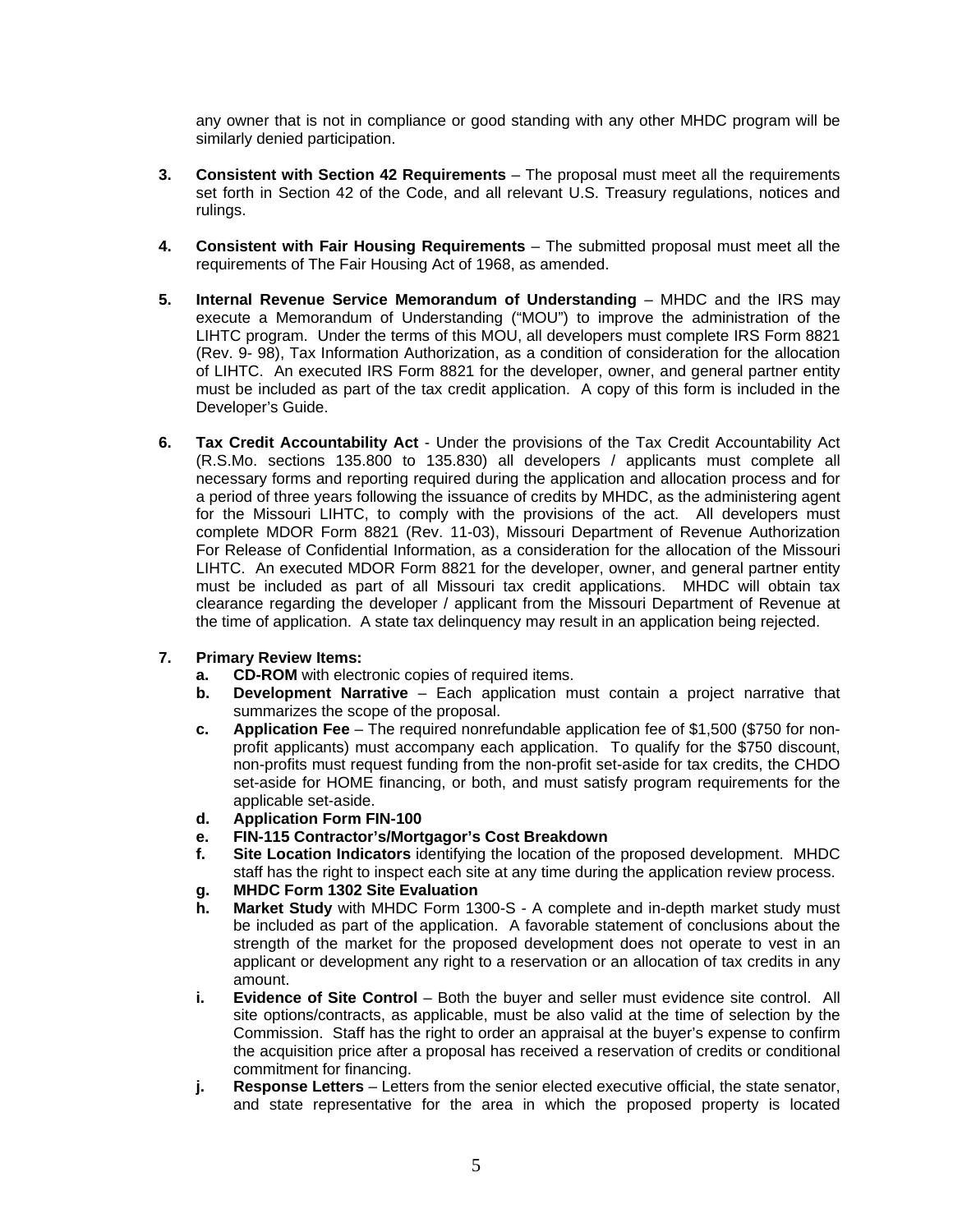indicating their response to the notification of the proposed housing development are required prior to the application deadline. All correspondence and documentation received from the above listed officials is advisory to the Commission.

 Applications receiving consideration for Disaster Housing Credits for approval after October 3, 2008, shall not be required to submit response letters from the senior elected executive official, the state senator, or state representative for the area in which the proposed property is located.

 **k. Tax Information Authorization Forms 8821** (federal and state) for the Developer/Applicant.

## **8. Secondary Review Items:**

- **a. Zoning** The applicant must demonstrate, by submission of an original letter from the local government, the zoning for each site on which the development will be located allows for the use(s) proposed by the applicant. In cases where the site is not yet zoned properly, MHDC may consider a site for which the local government has issued a letter endorsing the development and the specific zoning change necessary for the proposed development.
- **b. Local Needs** The project must address local housing needs and priorities, as documented in the state or local Consolidated Plan. A current certification of consistency from the appropriate local governmental entity must be included as part of the application.
- **c. Availability of Utilities** in the form of original letters from the utility provider. This requirement is not applicable for applications receiving consideration for Disaster Housing Credits for approval after October 3, 2008.
- **d. Preliminary Plans and Specifications** Preliminary plans and specifications, photographs, and for historic rehabilitation proposals, a copy of the approved Part I Historic Tax Credit form approved by the National Park Service must be included as part of the application.
- **e. Physical Needs Assessment** A scope of work and physical needs assessment for the structure(s) must be included as part of a proposed rehabilitation application. Proposals for conversion of historic buildings must contain an assessment of the structure(s) and major systems that are expected to continue to serve the development.
- **f. Preservation of Developments with Project-Based Rental Assistance** A letter from the HUD or USDA Rural Development demonstrating the potential risk of the loss of the rental assistance contract and copies of documentation supporting the current physical and financial condition of the property and current assistance contracts are required.
- **g. Relocation** Documentation evidencing the existing tenant base, potential relocation activity, and the applicant's plans for relocation is required.
- **h. Homeownership Plan** for proposals for single-family developments that will be offered for sale to existing residents at the close of the compliance period.
- **i. Conditional Financing Commitments** A conditional commitment, on company letterhead, for all: (i) federal and state tax credit equity; (ii) non-MHDC construction and permanent financing; and (iii) grants.
- **j. Utility Allowance Documentation** Current documentation from the local PHA for the utility allowance used in the application must be included. The utility allowance must be consistent with the requirements of Section 42 of the Code. MHDC may apply monthly minimum allowances for tenant paid utilities in its underwriting process in its sole discretion to equalize the comparison of proposals. The utility allowance must be recalculated on an annual basis.
- **k. Public Notification** In addition to the chief elected official and state representatives, the application must document that the below-listed officials of the jurisdiction have been notified of the intent to develop the proposed housing:
	- i. State representative;
	- ii State senator;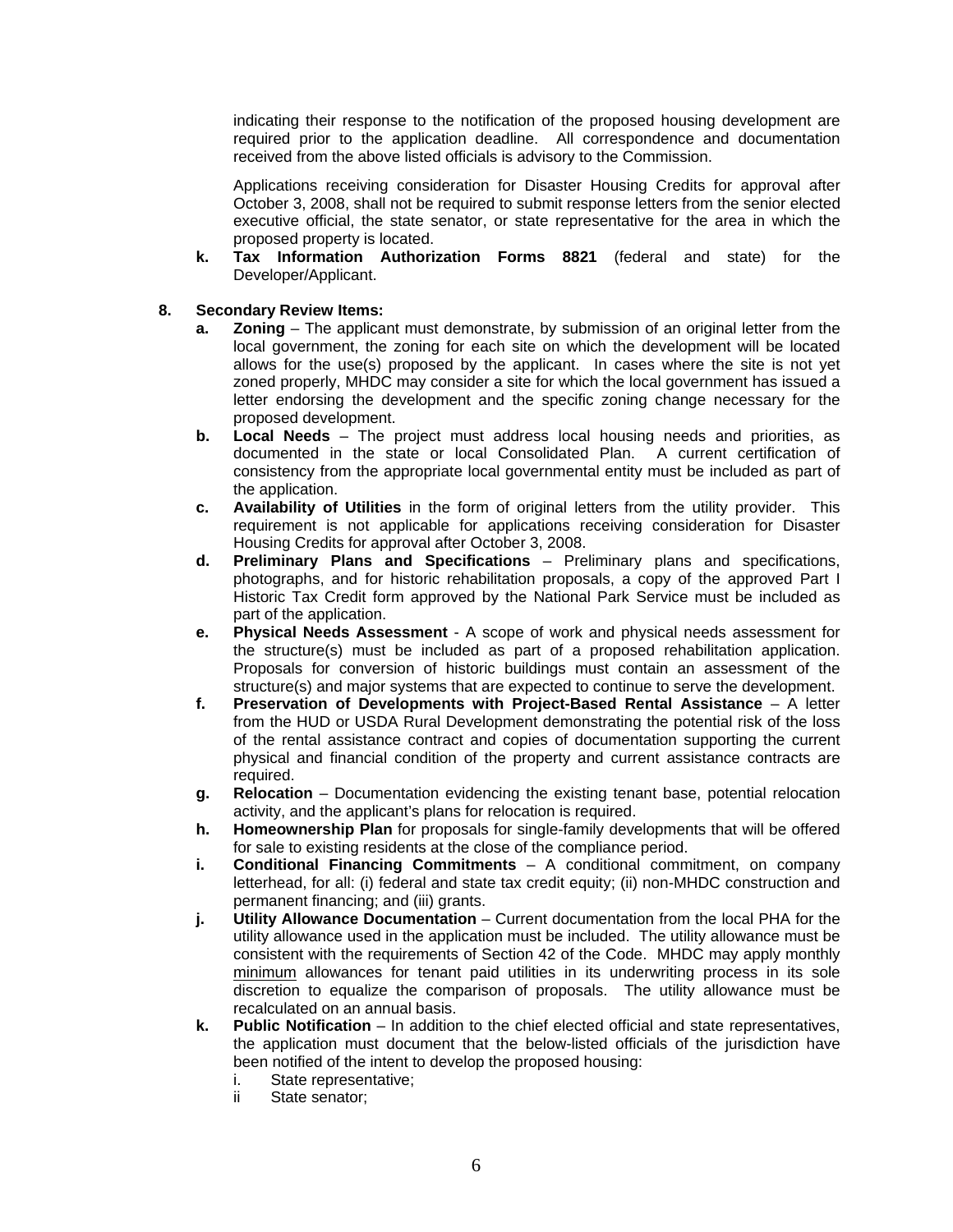- iii. Aldermen or Councilmen of the Jurisdiction (ward or district) in communities of 20,000 or more;
- iv. Executive Director of the local Public Housing Authority; and
- v. Superintendent of the school district in which the housing will be located (for newly constructed housing intended for families).

 Note that any response to these notification letters, resolutions of support from local governmental bodies, as well as other support letters or information from the officials are welcome but not required. In order to receive consideration, such evidence of support must be received by Commission staff before the application deadline either as part of the application binder or mailed directly by the author. All correspondence and documentation received from the above listed officials is advisory to the Commission.

- **l. Development Team Capacity** Information regarding the experience, capacity, and financial stability is required for the developer/applicant, general partner(s)/member(s) of the proposed ownership entity, and the management company. MHDC staff has the right to request and review credit reports for these entities.
- **m. Supportive Services**  Letters of intent are required for potential providers of supportive services as identified in the application.

# **9. Additional Threshold Requirements**

- a. Proposals with Non-Profit Participation The Non-Profit Certification Form must be completed and included, along with the organization's IRS Letter of Determination, Articles of Incorporation and by-laws as part of the application.
- b. Proposals requesting acquisition credit –MHDC requires, as a condition of the Carryover Allocation or prior to issuance of Private Activity Bonds **that the applicant provide a legal opinion that the property is eligible for the acquisition credit**.
- c. Rehabilitation projects seeking the 9% tax credit Construction costs for rehabilitation must equal or exceed 40% of the total replacement costs.
- d. Tax Exempt Bond Financed Rehabilitation Developments For developments located in rural (non-MSA) areas, the construction costs for rehabilitation must equal or exceed 15% of the total replacement costs. For developments located in urban (MSA) areas, the construction costs for rehabilitation must equal or exceed 25% of the total replacement costs.

# **C. Jurisdiction Notification**

The Code requires that the State allocating agency notify the chief executive officer of the local jurisdiction where each proposed development is to be located. When an application satisfies the threshold requirements, a notification will be sent to the chief executive officer of the local jurisdiction, the state senator and state representative for the district of the proposed development, and the executive director of the local public housing authority. Those notified will be given an opportunity to comment on the proposed development. MHDC will consider the comments and may contact the local jurisdiction for additional information. MHDC will also publish a notice in a regional newspaper requesting public comment on the development. Public hearings will be held in St. Louis, Kansas City, Springfield, and Columbia to afford the public an opportunity to comment on developments proposed in a given region.

#### **D**. **Evaluation Factors**

All applications submitted will be evaluated by MHDC staff using the following federal preferences and selection criteria:

- **1. Federal Preferences** Section 42(m)(1)(B)(ii) of the Code requires that the following be given preference when allocating the housing credit ceiling:
	- a. Projects serving the lowest income tenants.
	- b. Projects obligated to serve qualified tenants for the longest periods.
	- c. Projects which are located in qualified census tracts (as defined by the HUD) and the development of which contributes to a concerted community revitalization plan.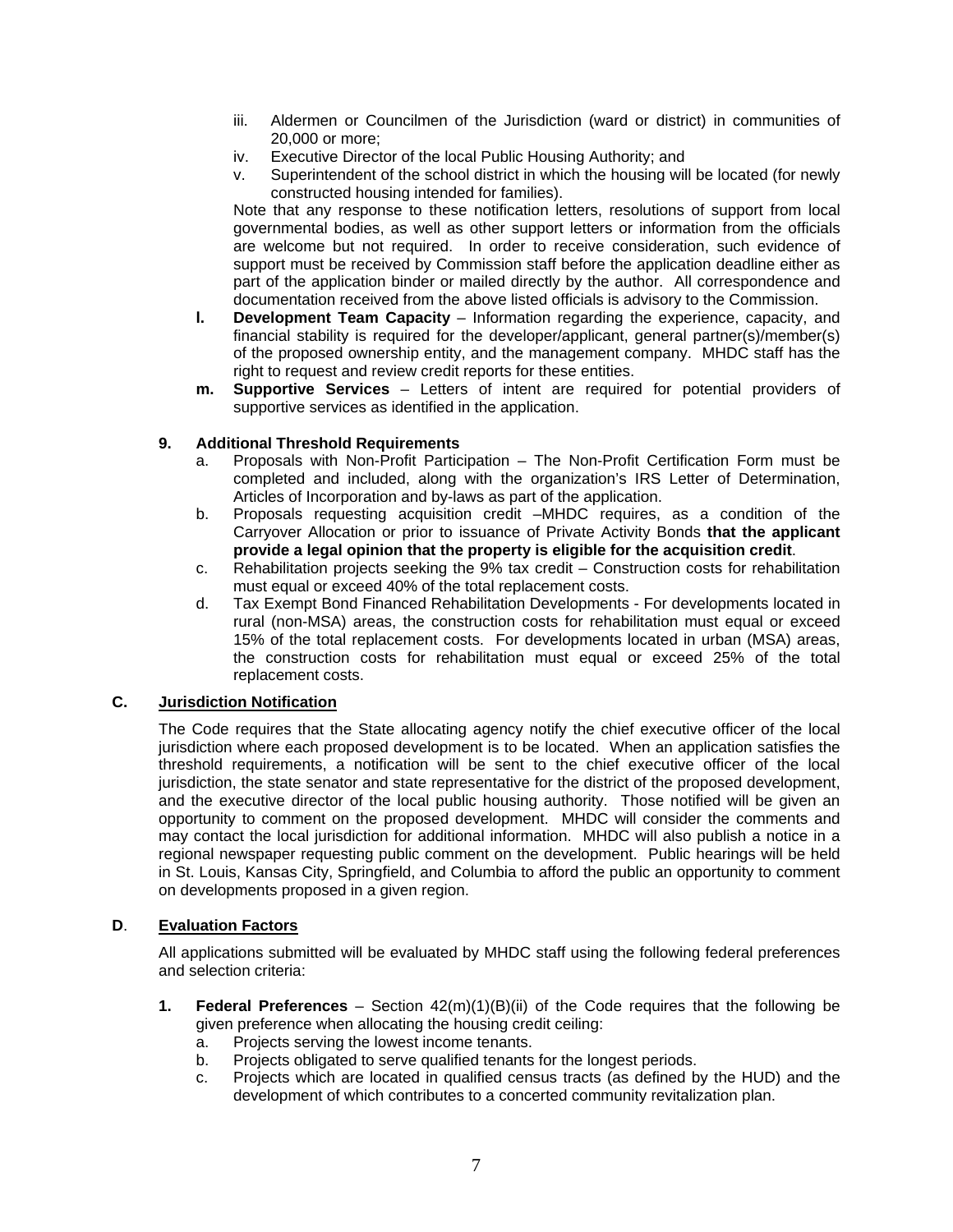- **2. Selection Criteria**  Applications will be evaluated according to selection criteria required by Section 42(m)(1)(C) of the Code:
	- project location;
	- housing needs characteristics;
	- project characteristics;
	- sponsor characteristics;
	- tenant populations with special housing needs;
	- public housing waiting lists;
	- tenant populations of individuals with children; and
	- projects intended for eventual tenant ownership.

Each proposal will also be reviewed and assessed with respect to the following factors. Proposals receiving consideration for approval for Disaster Housing Credits after October 3, 2008, will not be automatically approved by virtue of the availability of 2008 Disaster Housing Credits. Proposals must be deemed by MHDC, in its sole discretion, to meet the following selection criteria:

- **a. Project Type** Each project will fall into one of the following types:
	- preservation of developments with existing project-based rental assistance or an expiring tax credit compliance period;
	- acquisition/rehabilitation (non-preservation);
	- historic rehab/adaptive reuse;
	- new construction;
	- single-family rental intended for eventual resident homeownership.

 Applications will be evaluated by the type of project and how it contributes to fulfilling MHDC's mission. The type of project will also govern the appropriate parameters to apply with respect to the additional criteria below.

- **b. Community Impact** Applications will be reviewed to determine the impact the development will have on the local and surrounding communities. Impact will be influenced by market conditions, local support, the population being served and a project's ability to act as a catalyst for economic development and/or neighborhood revitalization.
- **c. Scarce Resource Leverage** Applications that demonstrate the use of scarce state, local, federal and private funding sources will receive extra consideration. Leverage will be determined by the presence and ability of scarce resources to achieve any or all of: greater affordability, increased amenities, tenant services or other evident efficiencies and benefits.
- **d. Need** Applications will be analyzed to determine the necessity for the project. Need will be determined by the condition of the property, market demand, the availability of housing for the population being served and the project's ability to address the greatest affordable housing needs of the state, region and/or locality. Regardless of a proposal's eligibility to be considered for Disaster Housing Credits due to its location in the Midwestern Disaster Area, no application proposing the delivery of new units will be approved if it is deemed by MHDC to adversely impact any existing MHDC developments, exist in a questionable market, or create excessive concentration of multifamily units.
- **e. Economics** Each application will be assessed for appropriateness and reasonableness of rents, expenses and construction costs. Evaluating the numbers will mean that development costs, rents, expenses, reserves, etc. will be examined to determine their ability to potentially attract tax credit investors and adequately and efficiently provide affordable housing with long-term viability.
- **f. Amenities and Services** Applications will be evaluated on the number and quality of amenities and services provided to the residents. Design features and services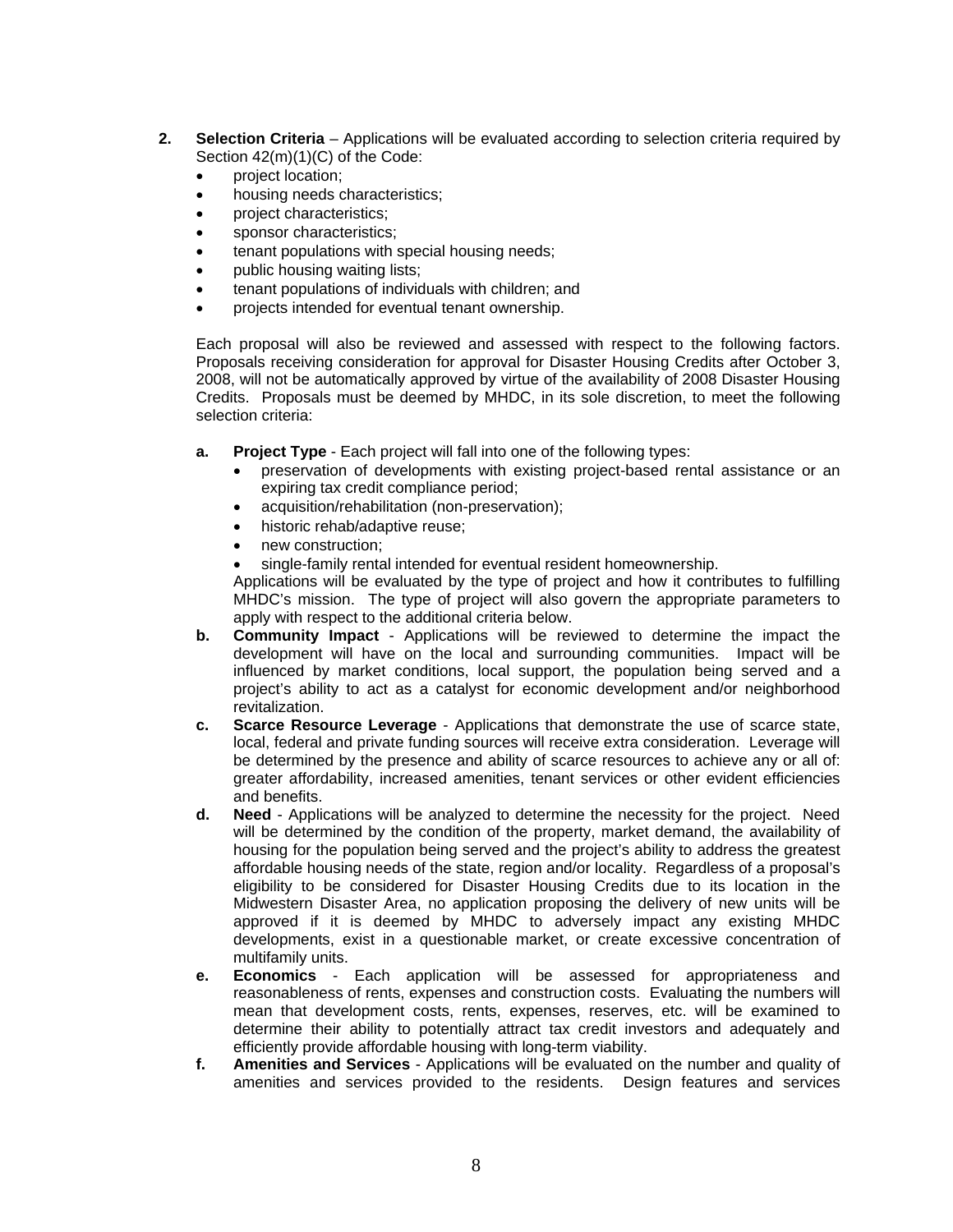appropriate to the population being served will be considered for how they will impact the marketability and feasibility of the project.

**g. Development Team** - The experience and performance of all development team members will be considered when determining the likelihood of a project's success. Additionally, in determining the strength of the development team, the developer, contractor, and management company will be evaluated by the numbers and types of projects currently underway, their capacity for undertaking the proposed development, and their performance record with MHDC, other state housing finance agencies, HUD, Rural Development. MHDC staff reserves the right to request and review credit reports to substantiate the financial strength of the applicant and members of a proposed development team.

The general partner, developer, and general contractor that are proposed as the development team for any application being considered for approval for Disaster Housing Credits after October 3, 2008, shall be assessed for their capacity to successfully manage the predevelopment, closing, construction, and lease-up of the proposed development in addition to previously-approved properties that are currently in those stages of development.

**h. Timing** - The timing of due diligence, financing commitments and regulatory approvals will be considered when assessing an applicant's ability to proceed. Consideration will be given to applicants that demonstrate they can proceed in a time-frame consistent with the requirements of Section 42 of the Code or, for tax-exempt bond-financed proposals, the allocation process established by the Department of Economic Development.

# **i. Additional Criteria**

- **i.** Project Location The proposed site will be assessed according to its proximity to services and the socioeconomic mix of household in the neighborhood. Location in the following areas will also be noted:
	- (a) a qualified census tract or difficult development area qualifying for the 130% basis adjustment;
	- (b) a low-income county, defined as a county whose median income is below 80% (HUD definition of low income) of state's non-metropolitan area median income;
	- (c) a local area governed by an approved community revitalization plan;<br>(d) a community demonstrating new employment opportunities
	- a community demonstrating new employment opportunities and a corresponding need for workforce housing;
	- (e) an area designated as part of State's Downtown Revitalization plan.
- **ii.** Site Suitability MHDC staff will conduct a site visit to determine general site suitability. Sites will be evaluated on the following:
	- (a) marketability;
	- (b) 24 CFR 941.201 site and neighborhood standards;
	- (c) suitability of site regarding slope, noise (e.g., railroad tracks, highways), flood plain or wetland issues;
	- (d) other environmental issues or concerns;
	- (e) conformance with neighborhood character and land use patterns;
	- (f) proximity to services including, but not limited to, public transportation, shopping, schools, medical services, and parks/playgrounds;
	- (g) significant site features;
	- (h) accessibility (ingress/egress) of site.
- **iii. Architectural Features** Preliminary plans and scopes of work will be evaluated to identify:
	- (a) special features regarding universal design or accessible space, accessibility of common/public areas, and the number of units accessible to and/or adaptable for persons with physical disabilities;
	- (b) energy-efficient design and the incorporation of "green" features;
	- (c) quality of materials or design to assure longevity and durability.
- **iv. Credit Pricing** Equity pricing for the federal and state tax credit as proposed by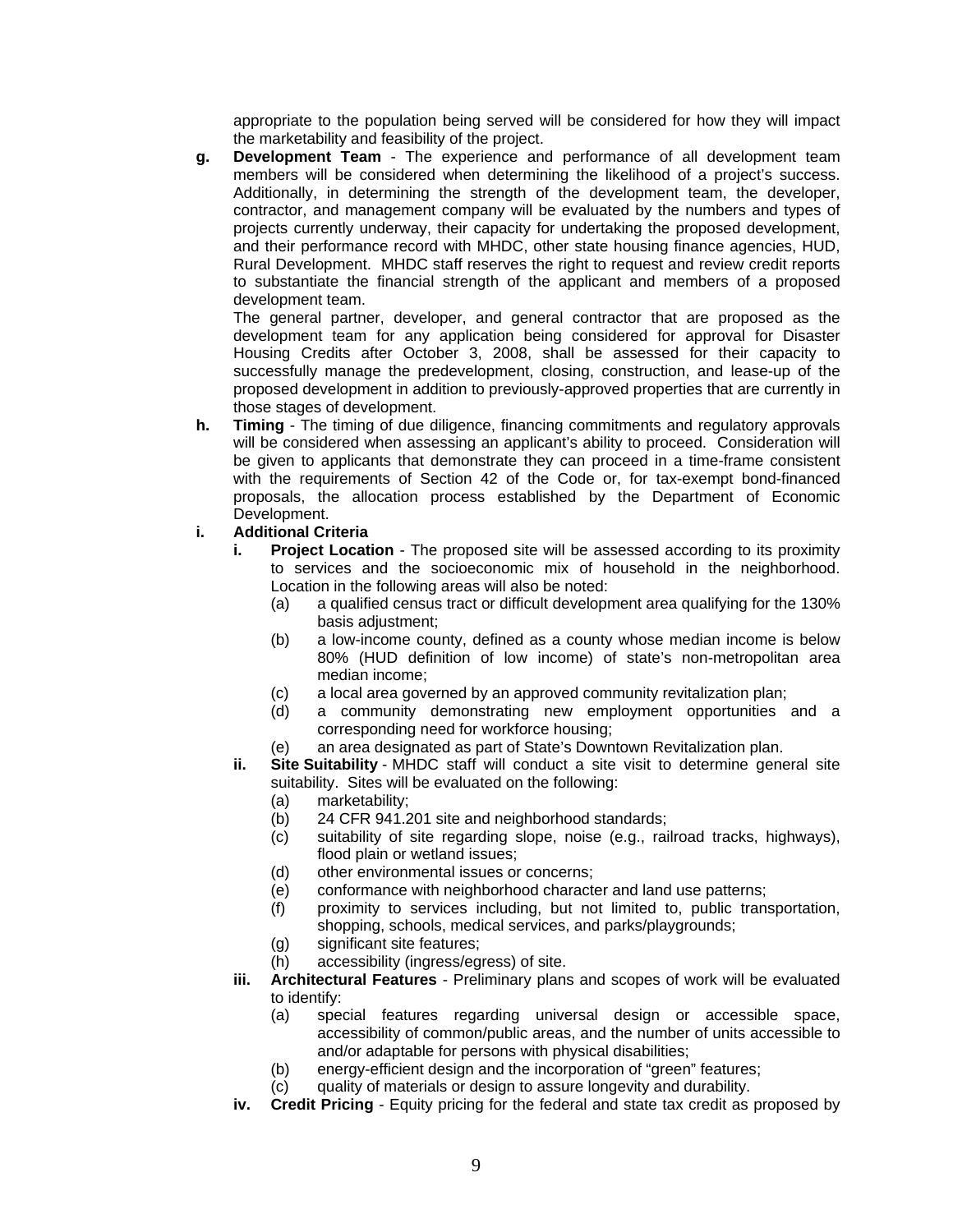the applicant and the syndicator's letter of interest shall be considered in the recommendation of the application.

- **v. Special Needs Identified in the State** Proposals addressing special needs identified in the state will be given extra consideration. The identified priorities include the preservation of existing affordable housing or providing units for the following target population:
	- (a) Elderly persons, as defined by Fair Housing or by HUD Section 8, Section 202, Section 236, or similar programs;
	- (b) Persons with a physical disability;
	- (c) Persons with a developmental disability;
	- (d) Households that are very low income (below 50% of area median income);
	- (e) Single parent families (especially parents with two or more children);
	- (f) Homeless;
	- (g) Persons on waiting lists for subsidized housing, if verified by the local PHA;
	- (h) Persons with Section 8 Housing Choice Vouchers;
	- (i) Workforce housing.

# **E. Development Standards**

- **1. General -** Each development must satisfy the needs of the local area affordable rental market.
- **2. Additional Requirements -** All housing projects must:
	- a. Comply with published MHDC design, submittal and construction standards (see #3 below).
	- b. Comply with applicable local, state and federal ordinances and laws.
	- c. Provide facilities, equipment and amenities appropriate for the intended occupants.
	- d. Be designed to meet the established construction budget.
	- e. Be designed to be economical to maintain.
	- f. For all developments with 12 or more units, regardless of funding source, a minimum of 5% of units must be designed in compliance with one of the nationally recognized standards for accessibility to wheelchair users.
	- g. For developments requesting HOME funds and requiring temporary or permanent relocation of existing residential or commercial tenants, the owner must comply with the Federal Uniform Relocation Assistance and Real Property Acquisition Policies Act of 1970 ("URA"); for developments requesting all other types of MHDC program financing and requiring permanent relocation of existing residential or commercial tenants, the owner must provide relocation assistance which meets the standards of Missouri Revised Statute 523.205.
- **3. Design -** MHDC adheres to the following standards in the design of all rental housing (see MHDC Architectural Procedures Manual dated July 2007, as may be amended from time-totime and published in the Developer's Guide).

**Exception:** Developments approved for Disaster Housing Credits and achieving carryover allocation after October 3, 2008, must comply with the requirements of the MHDC Architectural Procedures Manual dated May 2008, as it may be amended from time to time, which include the following standards.

- a. Construction codes as adopted by the governmental unit in which the development is located.
- b. In the absence of locally adopted codes, the latest available edition of the International Building Code (2006), the International Plumbing Code, the International Mechanical Code, the National Electrical Code and/or the International Residential Code.
- c. Local zoning ordinances.
- d. The Fair Housing Act of 1968, as amended.
- e. Proposals receiving federal, state, county or municipal funding may, in addition to the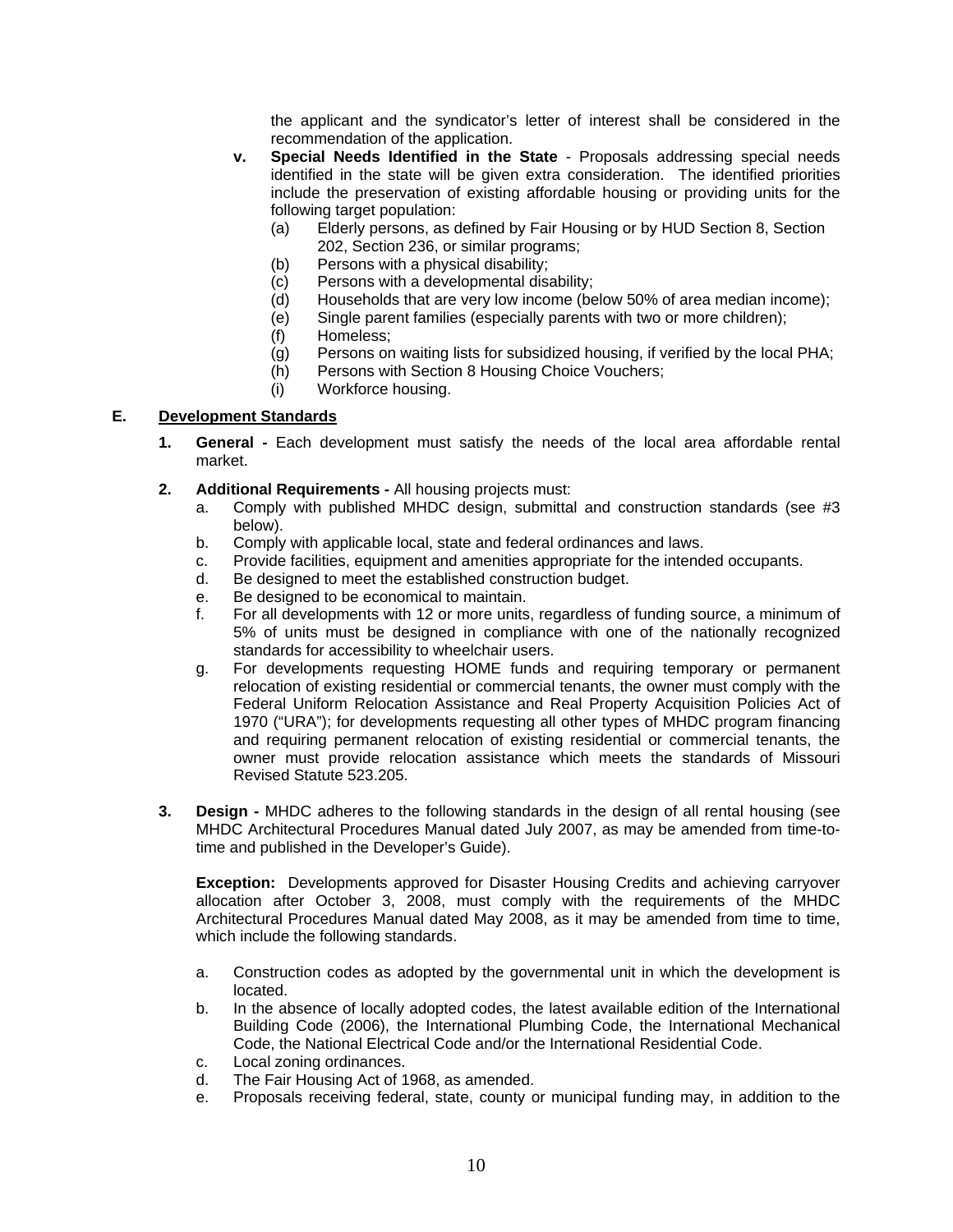Fair Housing Act Guidelines, be required to comply with the Architectural Barriers Act of 1968, Section 504 of the Rehabilitation Act of 1973 and the Americans with Disabilities Act, all as amended.

- f. No part of any residential structure may be located within 30 feet of the outer boundary of a high-pressure gas and/or liquid petroleum transportation pipeline easement.
- g. No part of any residential structure may be located within 100 feet (horizontal) of any high voltage transmission lines.
- h. The **2006** International Energy Conservation Code (formerly the Model Energy Code) as published by ICC/CABO. The use of Energy Star (Energy\*) appliances and equipment are encouraged.
- i. For the control of lead hazards: the Lead Paint Poisoning Prevention Act, HUD Guidelines for the Evaluation and Control of Lead Based Paint in Housing, and the MHDC Lead Based Paint Policy.
- j. New and substantially rehabbed units wired for internet access.
- k. Apply the standards of the EPA's Energy Star Program, when practicable.
- l. Implementation of solar and "green building" design features.
- m. Use of construction materials that extend the longevity of the building, including materials, products and equipment that are more durable than standard construction materials. Products must clearly reflect upgrades from standard construction grades.
- **4. Additional Architectural Requirements** Applicants that receive an allocation of tax credits (4% or 9%) are required to:
	- a. Submit one complete set of construction documents (plans and specifications) to the MHDC architectural staff **prior to** the start of construction.
	- b. Provide the MHDC architectural staff an information sheet with a construction schedule, and the name and contact information of the project manager and project architect.
	- c. Notify the MHDC architectural staff, in writing, when construction has reached 90% completion.
	- d. Schedule a final inspection of all units/buildings with the MHDC architectural staff.
- **5. Equal Opportunity Standard -** The Commission requires that occupancy of housing financed or assisted by MHDC shall be open to all persons regardless of race, color, religion, sex, familial status, disability, or national origin. Also, contractors and subcontractors engaged in the construction or rehabilitation of such housing shall provide equal opportunity for employment without discrimination as to race, color, religion, sex, familial status, disability, or national origin.
- **6. Local Vendors** As the State of Missouri may contribute to the overall feasibility of a property by the issuance of a state housing tax credit and/or MHDC funding, the Commission requests that developers pledge their best efforts to use local vendors, suppliers, contractors and laborers when available and feasible.

# **F**. **Underwriting Standards**

MHDC has adopted minimum underwriting standards for all developments that wish to compete for tax credits under this Plan. **These minimum standards must be met at the time of application. Developments that do not meet the following minimum underwriting standards will not be considered for an allocation of tax credits.** Implementation of these standards does not constitute a representation of the feasibility or viability of the development.

- **1. Sources and Uses** The development's "sources and uses" must balance at the time of application.
- **2. Rents** The proposed rents must be within the Tax Credit requirements and reasonable for the immediate market area. Rents cannot exceed the HUD published rents in effect at the time of application.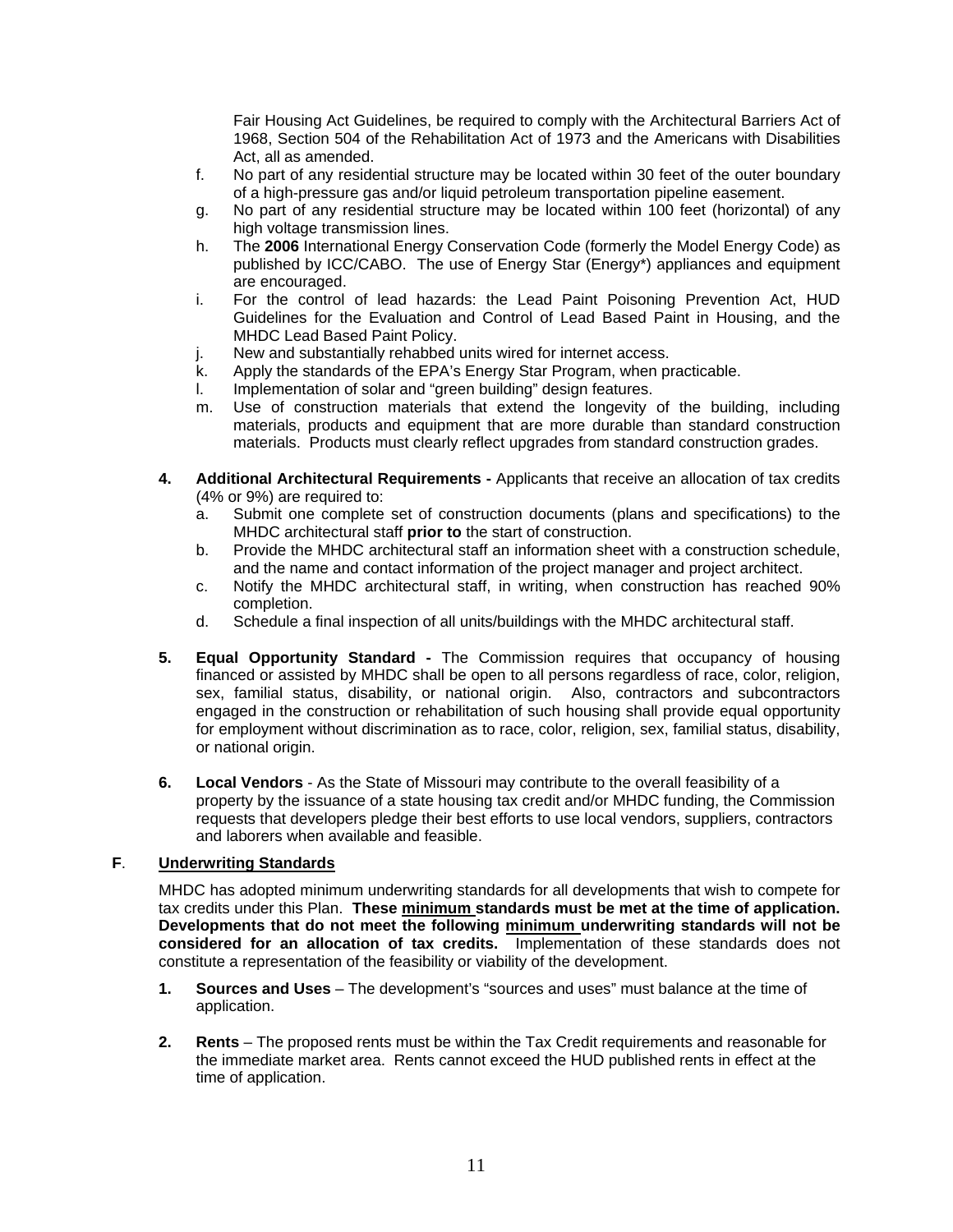# **3. Per Unit Cost** -

 **a. HUD Section 221(d)(3) Limits -** The per-unit replacement cost of tax credit developments shall not exceed HUD Section 221(d)(3) limits, adjusted to reflect increases in construction costs since their adoption in 1992, and further adjusted by HUD's high cost factor to reflect differences in geographic areas. The Commission will accept a variance of 140% of HUD's Section 221(d)(3) limits for the eight metropolitan areas (Jefferson City MSA, Columbia MSA, St. Louis MO-IL MSA, Springfield MSA, McDonald County [Fayetteville-Springdale-Rogers AR-MO MSA], Joplin MSA, Kansas City MO-KS MSA, and St. Joseph MSA). MHDC, in its sole discretion, may make exceptions on a case-by-case basis.

 **Exception** for developments approved for Disaster Housing Credits and achieving carryover allocation after October 3, 2008: The Commission will accept a variance of 125% of HUD's Section 221(d)(d) limits for properties located in Andrew, Cass, Greene, Jasper, Newton, St. Charles, and Webster counties and for all historic rehabilitation developments located in the Midwestern Disaster Area. Historic rehabilitation developments are also allowed to add the residential portion of the federal historic rehabilitation credit to the 125% 221(d)(3) limit calculated. The total replacement cost for historic developments cannot exceed this sum. MHDC reserves the right to, on rare occasion, allow exceptions to the cost limit on a case by case basis, if unique development characteristics that meet or exceed the standards and goals of this Plan are present.

- **b. Unique Development Characteristics -** The Commission may consider higher construction costs that can be attributed to unique development characteristics, and which are consistent with the needs and priorities identified in the appropriate Consolidated Plan.
- **c. Projects receiving historic rehabilitation tax credit** will be allowed to deduct the residential portion of the federal historic tax credit from the project cost to allow for stricter rehabilitation standards. This mirrors the deduction of the residential portion of the federal historic credit from eligible basis as required by the Code.
- **4. Identity of Interest -** The application must list any identity of interest between the applicant and/or the developer and any member of the development team including but not limited to the architect, the contractor and all subcontractors, suppliers and vendors. If any identity of interest is not disclosed in advance, the cost of that contract/subcontract will not be recognized at cost certification.

# **G. Minimum Underwriting Assumptions**

Minimum underwriting assumptions will be used as set forth in the Developer's Guide. Project costs, Developer's and Contractor's fees will be taken into consideration during the underwriting process. MHDC, however, will not award tax credits based solely on the lowest development costs. The mission of MHDC is to provide high quality affordable housing with long-term viability that contributes to the community. MHDC staff reserves the right to adjust assumptions according to market conditions at the time of application.

The following standards will be used in the underwriting of all proposals, including proposals financed with tax-exempt bonds requesting tax credits outside of the housing credit ceiling. Underwriting conclusions and requirements will be reflected on the MHDC form 2013, attached to each Conditional Reservation, Letter of Determination, and/or Carryover and Final Allocation letters.

- **1. Debt Coverage Ratio** The financial projections for the project must show a minimum debt coverage ratio as determined in the Developer's Guide.
- **2.** MHDC, in its sole discretion, may determine: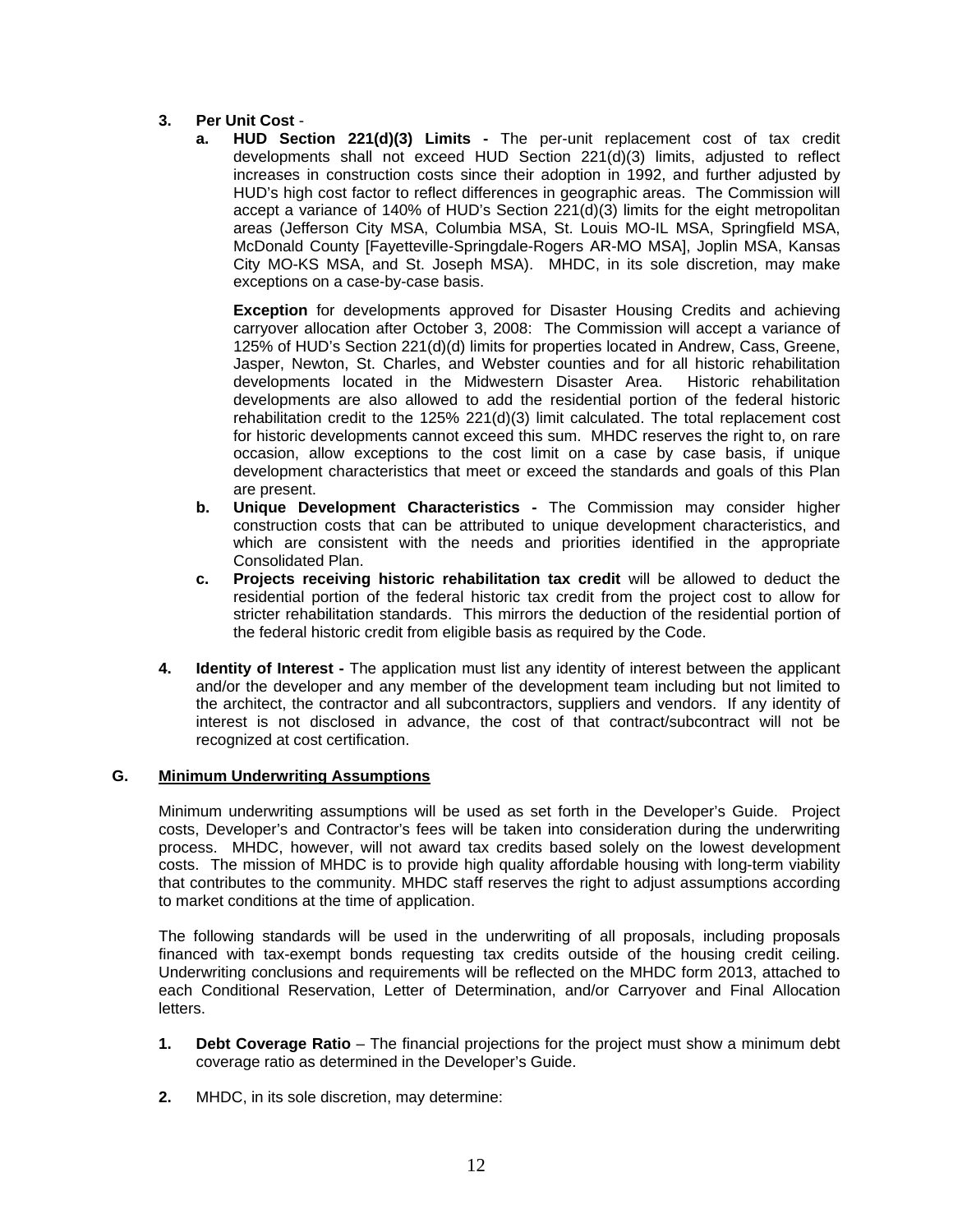- a. Reasonable vacancy and expense assumptions for the local market conditions;
- b. Maximum rents appropriate for market conditions and affordability;
- c. The project's feasibility;
- d. Reasonable minimum tax credit pricing; and
- e. The sufficiency of the proposed operating and replacement reserves.
- **3. Contractor and Developer Fees** MHDC will limit developer and contractor fees in calculating the amount of tax credits to be allocated to a proposed development as indicated below (a reduction in fees will result in a reduction of total project costs and eligible basis). HUD also restricts these fees for developments subject to the subsidy layering review.
	- **a. Aggregate Contractor Fees may not exceed 16% of Construction Costs.**  Construction Costs do not include Builder's Profit, Overhead, and General Requirements. General requirements **must** include the cost of builder's risk insurance and all bonding costs.
	- **b. Builder's Profit may not exceed 8% of Construction Costs.**
	- **c. Aggregate Developer Fees** (including Overhead and Profit) and **Consultant Fee Limits** must be combined and computed as a percentage of certain development costs as defined below. The Consultant Fee (in lieu of, or as part of the Developer Fee) is defined as a fee to a third party(ies) for performing tasks that a developer would normally perform, e.g., prepare tax credit application and loan application, manage local government approvals, act as owner's agent during project construction.

|                                   | <b>Maximum Developer Fee</b>                                                                                                                                         |
|-----------------------------------|----------------------------------------------------------------------------------------------------------------------------------------------------------------------|
| <b>Substantial Rehabilitation</b> | <b>SUM OF</b><br>8% of Acquisition Cost<br>(Line 51 of MHDC form 2013)                                                                                               |
|                                   | <b>PLUS</b><br>15% of the Balance of Total Replacement Cost<br>(Total Replacement Cost (minus) total cost of acquisition)<br>(Line 52 (-) Line 51 of MHDC form 2013) |
| <b>New Construction</b>           | 15% of Total Replacement Costs<br>(Line 52 of MHDC form 2013)                                                                                                        |

 **Exception** for developments approved for Disaster Housing Credits and achieving carryover allocation after October 3, 2008:

For the purposes of the developer fee limit, "Developer Fee" is defined as the sum of the developer fee, including overhead and profit, and any consulting fee paid for tasks normally performed by the developer. New construction developments are limited to 15% of total replacement costs for the first \$4,000,000 of total replacement costs and 10% for any additional amount of total replacement costs. Acquisition-rehabilitation and historic preservation developments are limited to the sum of 8% of acquisition costs for the first \$2,000,000 of acquisition costs, 6% of any additional acquisition costs, 15% of the first \$4,000,000 of non-acquisition total replacement costs and 10% of any additional non-acquisition total replacement costs.

**4. Projects receiving HOME Funds -** Federally imposed limitations will apply (see 24 CFR 92).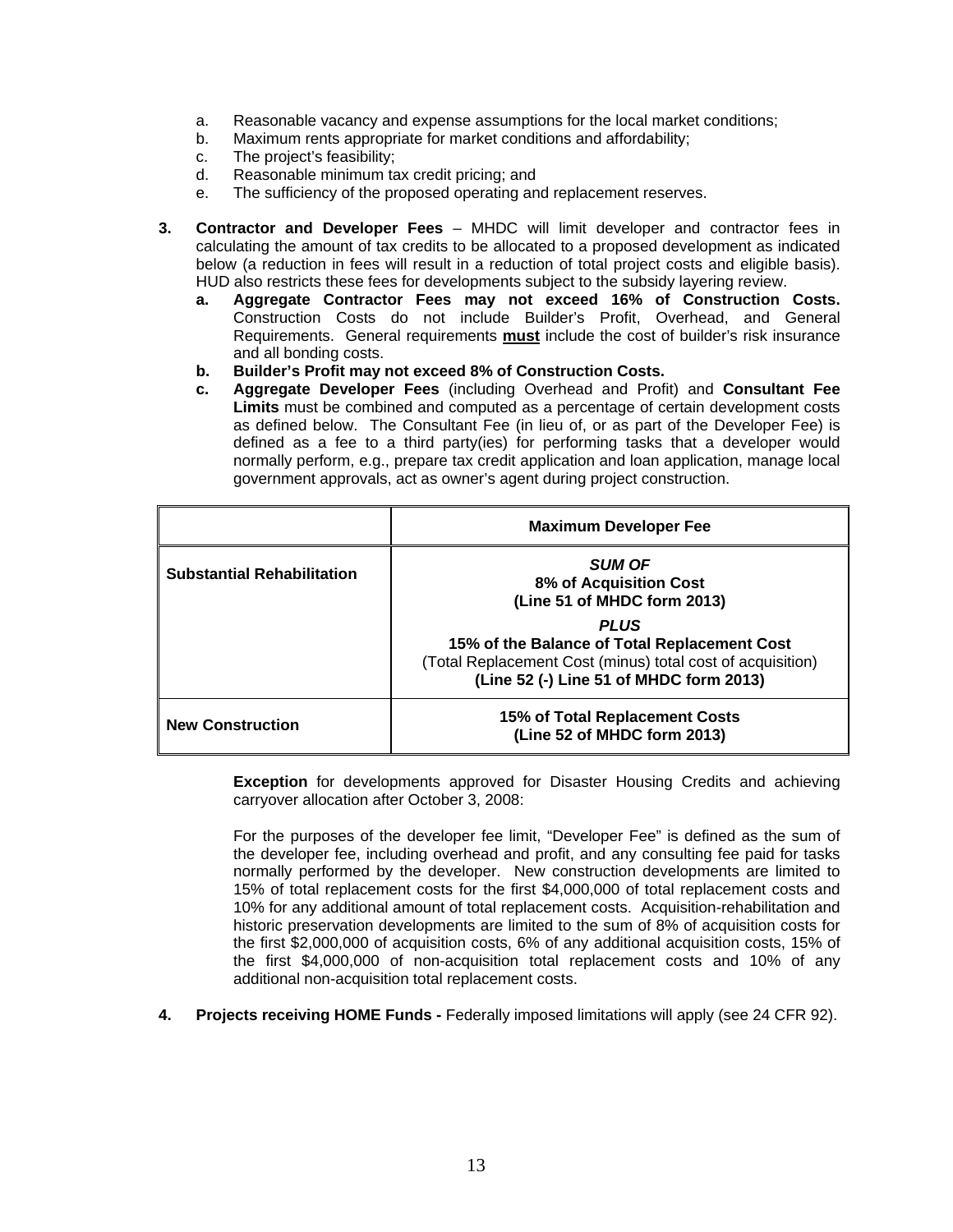#### **H. Labor Standards**

All subcontractors and suppliers must add reasonable commercial value to the product/services furnished. The general contractor and each subcontractor and supplier must be registered and in good standing with the state of Missouri, must abide by state and federal laws concerning hiring practices and labor standards, and must comply with the MHDC Workforce Eligibility Policy attached as Appendix I.

#### **I. Determination of Tax Credit Amount**

The Code and the State Tax Relief Act require that MHDC allocate to a development the amount of federal and state tax credits that MHDC determines is necessary for the financial feasibility of the development and its viability as a qualified low-income housing development throughout the credit period. MHDC retains the right, in its sole discretion to: (i) reserve less than the amount requested on the application; (ii) reserve less than would result by using an applicable fraction of 100%; and (iii) deny approval of any tax credit amount. MHDC will evaluate each proposed development, taking into account such factors as it determines relevant, including, but not limited to, the following items:

- 1. Project cost, including the reasonableness of cost per unit, developer fees and overhead, consultant fees, builder profit and overhead, and syndication costs.
- 2. Sources and uses of funds and the total financing planned for the development, including the ability of the development to service debt.
- 3. Project income and expenses, including a determination of the reasonableness of the proposed operating costs and the affordability of the proposed rents.
- 4. The proceeds or receipts expected to be generated by reason of the tax credit.
- 5. The percentage of the credit dollar amount used for project costs other than the cost of nonbasis items.
- 6. The use of federal funds and other assistance (applicable HUD subsidies will be subject to a subsidy layering review based on HUD's most current subsidy layering review guidelines).
- 7. Other factors which may be relevant to the economic feasibility of the development, such as the area economy or the housing market.
- 8. The determination of Total Development Costs and the balancing of Sources and Uses.
- 9. MHDC will arrive at the credit amount needed by using three calculation methods. The amount of credits reserved will be no greater than the smallest of the amounts resulting from the three calculation methods. MHDC retains the right to reserve less than the result of the three methods. The calculation methods are:
	- a. Method One: Qualified Basis Calculation;
	- b. Method Two: Funding Gap Calculation; and
	- c. Method Three: Cost Reasonableness Calculation.
- 10. For evaluation purposes during the NOFA period, MHDC will select:
	- a. An applicable percentage based on current trends The applicable percentage to be used for the current year will be reflected in the Developer's Guide; and
	- b. A tax credit equity factor based on current market trends. MHDC will determine minimum pricing levels that will also be used in the evaluation process at both Carryover and Final Allocation.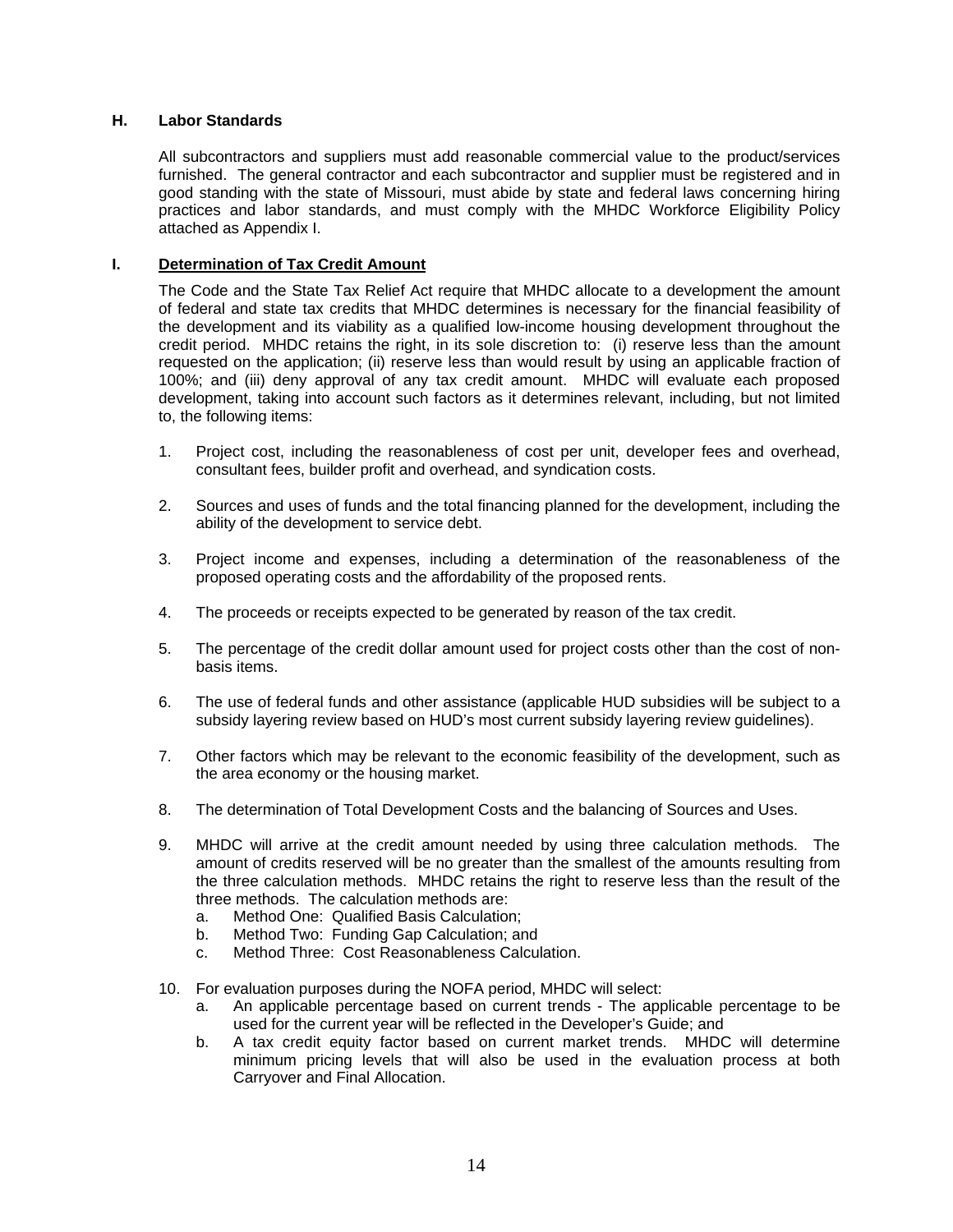- 11. The 130% increase in basis allowed for developments located in any of the following areas:
	- a. Qualified Census Tracts
	- b. Difficult Development Areas
		- In addition to HUD-designated Difficult Development Areas, Midwestern Disaster Areas shall be designated difficult development areas. Therefore, proposals achieving carryover allocation of Disaster Housing Credits after October 3, 2008, may be eligible for a basis adjustment up to 130% of qualified basis pursuant to  $42(d)(5)(B)(v)$  of the Code if necessary to make the development financially feasible.
- 12. Based on its evaluation, MHDC will estimate the amount of tax credits to be reserved for the development. If there are changes in the sources and/or uses of funds or other material changes at various stages of processing, MHDC will, if necessary, adjust the tax credit amount to reflect the changes (not to exceed the amount reserved or allocated), and the tax credit amount may be reduced. This determination is made solely at MHDC's discretion and is in no way a representation as to the actual feasibility or viability of the development.
- 13. The analysis to determine the tax credit amount necessary will be conducted at the following processing stages:
	- a. The time of preliminary application;
	- b. The time a carryover allocation is approved (if applicable); and
	- c. The time the development is placed in service (after all project costs are finalized and a third party cost certification has been completed) and requests issuance of IRS Form(s) 8609.

#### **J. Award of Conditional Reservation**

Developments that receive approval from the MHDC Board of Commissioners will be awarded a Conditional Reservation (the "Reservation") of tax credits. Reservations may be made subject to such conditions as MHDC determines necessary or appropriate to assure that the development will meet the goals of this Plan in a timely manner. This may include, but is not limited to, the development's progress toward completion and compliance with MHDC and federal and state tax credit requirements. Should MHDC learn that any principal involved with a proposed development has serious and/or repeated non-performance or non-compliance issues in Missouri or any other state at the time of application, the application will be rejected. The prior performance considered might include, but is not limited to, progress made with previous tax credit reservations, development compliance and payment of fees, and violation of MHDC's Workforce Eligibility Policy.

Each applicant receiving a reservation of tax credits is required to reflect their acceptance by signing and returning one copy of the Reservation to MHDC. Attached to and made a part of each Reservation is the MHDC form 2013, which reflects MHDC's underwriting of the development (i.e. tax credit allocation, approved rents, total development costs, operating budgets, debt service and sources and uses). This underwriting in no way assures feasibility or viability of the development. It is the MHDC declaration of approved rents and credit allocation at a particular stage of processing. With the acceptance of the Reservation, all applicants must also execute the Qualified Action Plan Certification by which they pledge compliance with the directive of this Plan to utilize local vendors (see Evaluation Factors, section II.E.6).

Applicants receiving a reservation of tax credits must submit a package of updated development information before the earlier of the commencement of construction or May 1st of the year in which the credits are reserved. The documentation required will be listed in the Developer's Guide. Following a review and comment period, staff will present the applicant with an agreement confirming the approved budget and development plan prior to the owner proceeding to closing and/or carryover allocation. For developments also receiving a conditional commitment from MHDC for grant or loan funds, this requirement will be met through the firm submission/firm commitment process.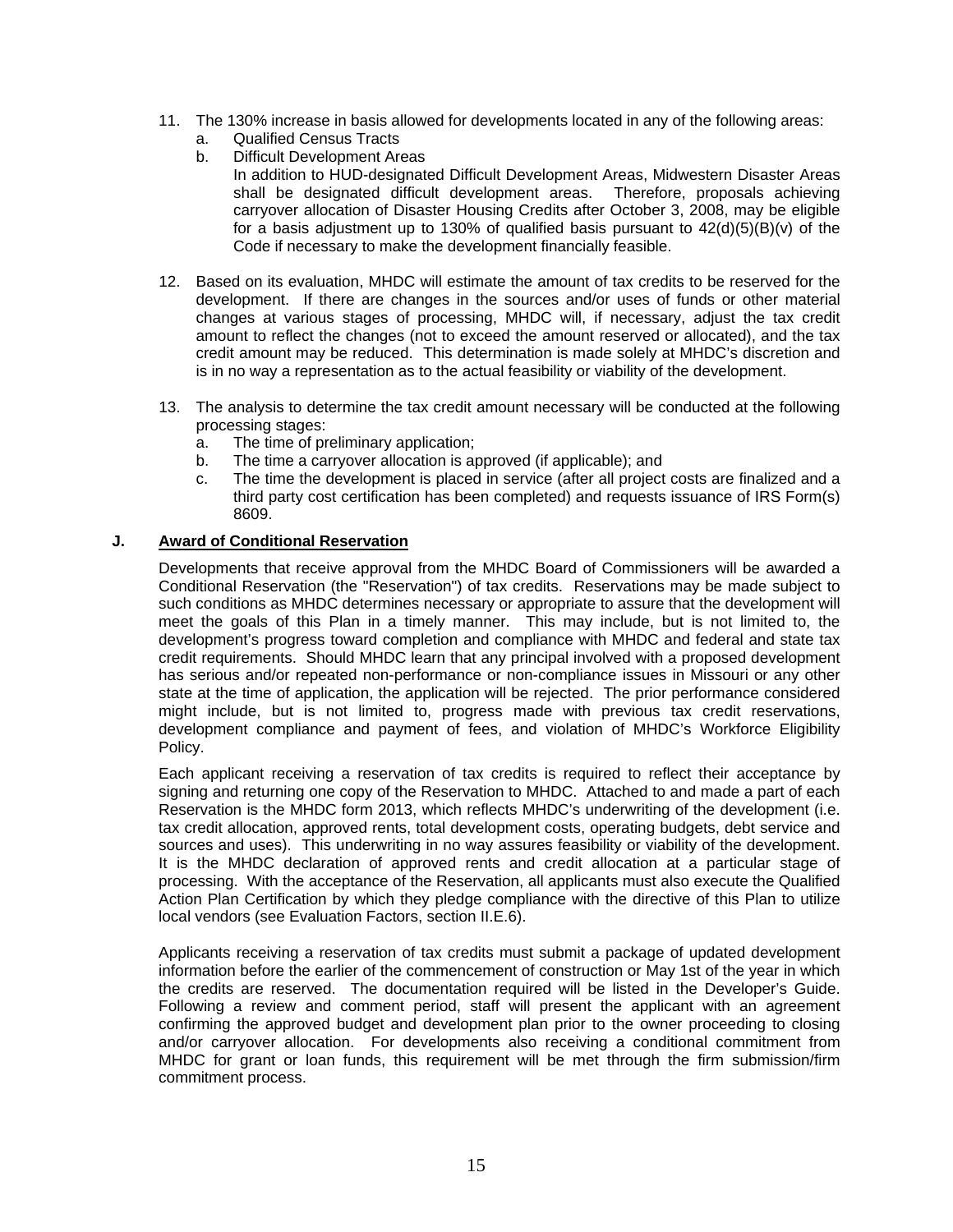**Reservations will expire on September 1, 2008. All projects receiving a Reservation must apply for a carryover allocation prior to this expiration date or show to staff's satisfaction that the development can achieve final allocation by December 31, 2008.** If carryover is not being filed, the first unit must be placed in service and the cost certification must be received by MHDC staff prior to December 31, 2008.

**Exception** for developments approved for Disaster Housing Credits and achieving carryover allocation after October 3, 2008:

**All projects receiving a Reservation of Disaster Housing Credits after October 3, 2008, must execute the MHDC Conditional Reservation Agreement and Carryover Allocation Agreement and return it to MHDC no later than December 31, 2008, and must file a complete firm submission package no later than July 1, 2009.** 

Initial monthly rents shall not exceed those MHDC approved rents as reflected on the MHDC Form 2013 attached to the Reservation, Carryover and Final Allocation. Any increase in the annual rents must be approved by MHDC.

#### **K. Rescission of Reservations**

A reservation is subject to rescission should the development applicant fail to comply, in a timely manner, with the conditions thereof; including, but not limited to, failure to provide evidence, satisfactory to MHDC, of financial feasibility, sufficient progress toward placement in service or eligibility for a carryover allocation.

## **III. CARRYOVER ALLOCATION**

#### **A. Requirements for Carryover Allocation**

The Code allows an allocation of federal tax credits to a qualified building(s) that will not be placed in service in that year ("Carryover Allocation"), provided that:

- 1. The building(s) is placed in service by December 31 of the second calendar year following the year of allocation; and
- 2. The taxpayer's basis in the building(s) is more than 10% of the reasonably expected basis in the building(s) as of December 31 of the second calendar year following the year the Carryover Allocation is made (the "10% Test"). Section 42(h)(1)(E)(ii) of the Code as amended allows up to 12 months after the date of the Carryover Allocation to fulfill the requirement to expend more than 10% of the reasonably expected basis. The required basis amount must be achieved by the later of:
	- a. The close of the calendar year in which the allocation is made; or
	- b. Twelve months after the date of the Carryover Allocation.
- 3. To be considered for a carryover allocation, the owner will be required to submit an application package containing all of the documentation requested in the Developer's Guide no later than September 1 of the year in which the Reservation is executed.

**Exception** for developments approved for Disaster Housing Credits and achieving carryover allocation after October 3, 2008: To achieve Carryover Allocation, the owner must submit a fully-executed MHDC Carryover Allocation Agreement, the carryover allocation fee, and a certificate of limited partnership or certificate of incorporation for the ownership entity from the Missouri Secretary of State prior to December 31, 2008. To successfully complete the 10% Test, no later than twelve months after the date of the Carryover Allocation the owner must submit an application package containing all of the documentation requested in the Developer's Guide, take ownership of the property, and admit the investor as the limited partner or member of the ownership entity.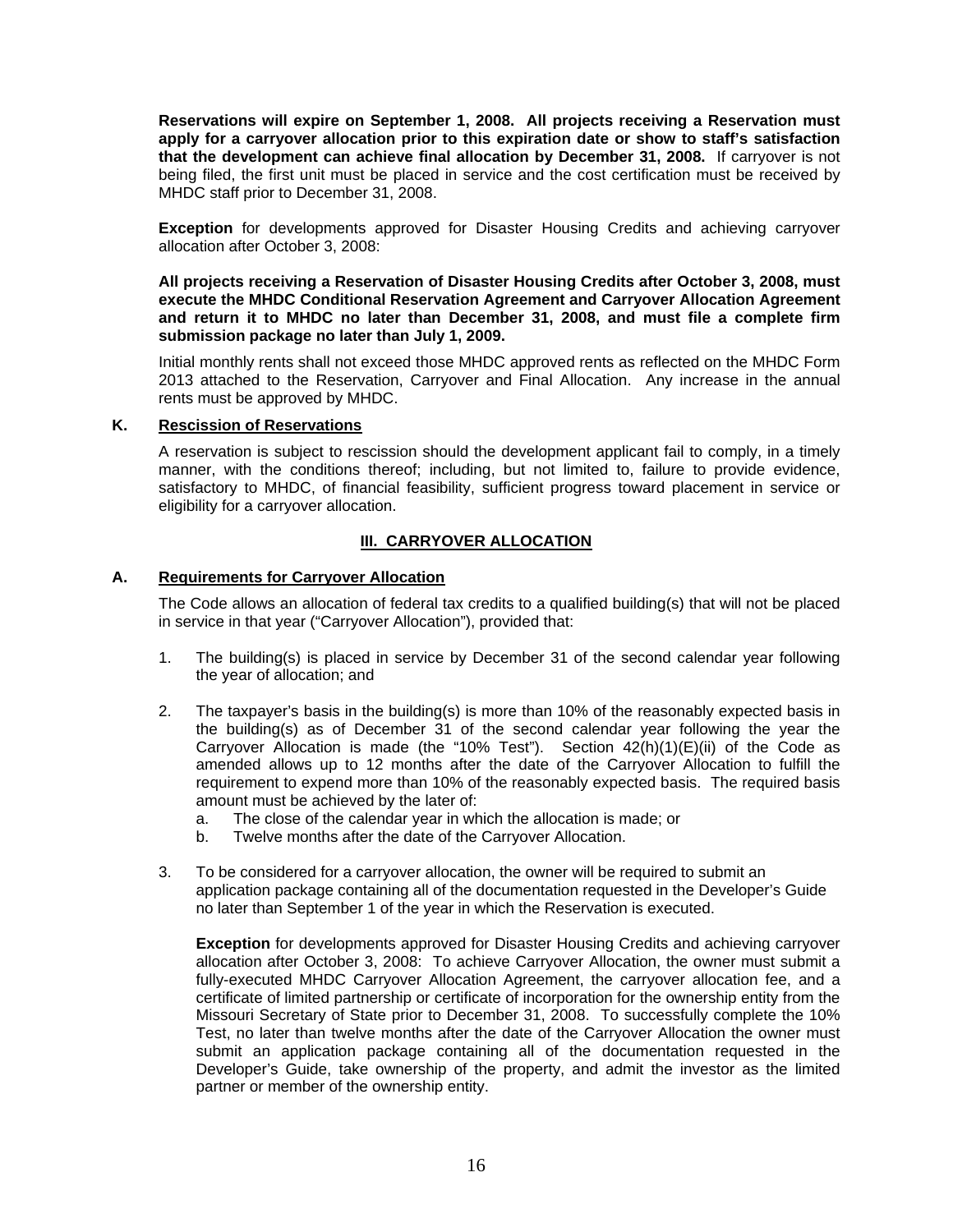MHDC reserves the right to request additional documents or certifications as it deems necessary or useful in the determination that the development is eligible for a carryover allocation.

## **B. Carryover Allocation Agreement**

Developments that satisfy the requirements for a carryover allocation of tax credits will be required to enter into a Carryover Allocation Agreement. This document will define the amount of tax credit allocated to the project, the low-income unit set-asides, the percentages of median income to be served, the special housing needs units committed to (if any) and any other such requirements as MHDC may apply. The credit amount defined in the Carryover Allocation Agreement **may be reduced, if warranted, at the time a final allocation is made**.

## **C. Recapture of Carryover Allocations**

MHDC retains the right to recapture a carryover allocation of credits to a development prior to the end of the two-year carryover allocation period allowed under the Code. Each Carryover Allocation will be subject to a written agreement that will contain conditions and deadlines that are precedent to a final allocation of tax credits by the Commission. Should the development or owner fail to comply with all such conditions and deadlines, MHDC may, in its sole discretion, rescind the Carryover Allocation and use the recaptured credits for other developments.

## **IV. FINAL ALLOCATIONS**

Developments that received a carryover allocation of federal credits must be placed in service by the end of the second year following the year of the allocation or the tax credits are subject to recapture. The placed in service date for new construction is the date on which the building is certified as being suitable for occupancy in accordance with state or local law. The placed-in-service date for rehabilitation is the close of the 24-month period over which the expenditures are aggregated and the rehabilitation process is certified as being complete.

#### **A. Final Allocation Processing**

MHDC will make final allocations of tax credits ("Final Allocation") no later than the end of the year in which an eligible building or development which has received a reservation, a letter of determination or a carryover allocation is placed in service. The credit amount that will be allocated is based on MHDC's final determination of the qualified basis for the building or development based on an accountant's certification of final costs provided by the owner and a final determination of the credit amount as outlined in Section II.I. **The final credit amount allocated may be less than the amount reserved or allocated previously**.

Owners may submit a request for a final allocation of tax credits at any time during the year. Developments with a reservation of 9% tax credits which have not applied for a carryover allocation must submit a request for final allocation by December 15, 2008; all other developments must file a request for final allocation no later than six months after substantial completion. Owners must include all documentation as stated in the Developer's Guide to successfully complete Final Allocation. MHDC reserves the right to request additional documents or certifications as it deems necessary or useful in the determination that the development is eligible for Final Allocation.

#### **B. Issuance of IRS Form 8609**

IRS Form 8609(s) will not be issued by MHDC until the following conditions have been met **(no exceptions will be made):** 

- 1. Each building in the project (all buildings) is a qualified low-income building as defined by Section 42 of the Code. MHDC will not issue 8609(s) for any portion of an incomplete development.
- 2. The owner and the development are in compliance with the terms of the LURA.
- 3. The owner has provided, in a format provided by MHDC, a completed final application package (for the complete development).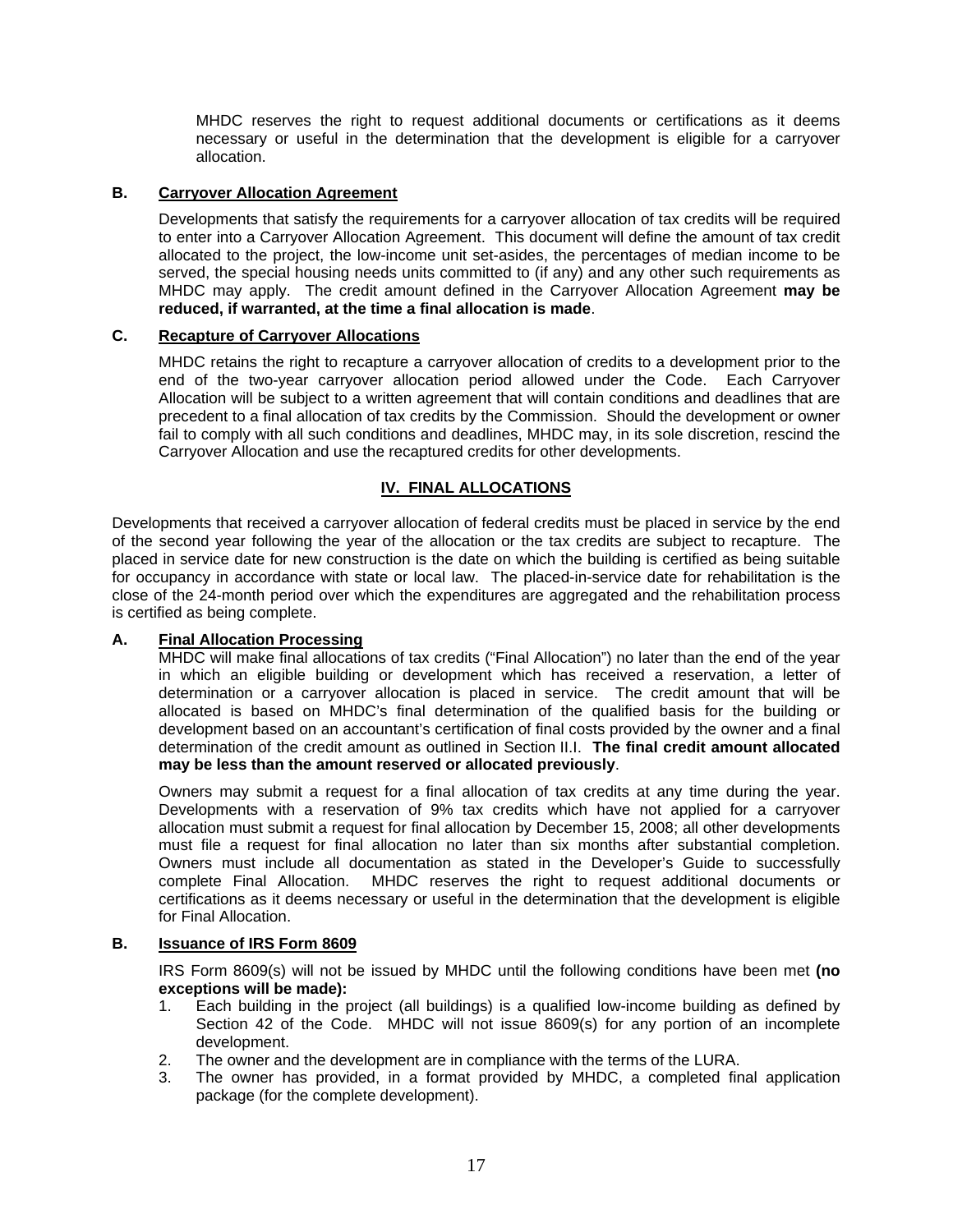- 4. The owner has provided a complete copy of the executed Partnership Agreement and all executed Amended and Restated Partnership Agreement(s) with exhibits and schedules.
- 5. The owner has paid the Final Allocation fee (if applicable) and the compliance monitoring fee.
- 6. The owner representative and the management agent have successfully completed a compliance training session conducted or approved by MHDC and submitted proof of attendance in the form of compliance training certificates.
- 7. MHDC has completed its final inspection of the property.
- 8. MHDC has made its final determination of the credit amount and its final determination pursuant to Section 42(m)(2) of the Code.

The owner of the development must file with MHDC: (i) an executed copy of the 8609 for the first year in which credits are claimed, and (ii) an executed copy of the Missouri Eligibility Statement by March 15 of each year for every year in which state low-income housing tax credits are claimed.

# **V. LAND USE RESTRICTION AGREEMENT**

Section 42(h)(6) of the Code requires that a development be subject to "an extended low-income housing commitment." The Commission complies with these requirements by the execution and recording of a Land Use Restriction Agreement (the "LURA") at the later of construction closing or the time the Carryover Agreement is executed. Developments financed with Private Activity Bonds must contact MHDC within seven (7) days of the bond closing to begin the processing of the LURA. The LURA sets forth, as covenants running with the land for a minimum of thirty (30) years (or additional years if the development owner has committed to a longer use period), the low-income unit set-asides, the percentages of median income to be served, the special housing needs units committed to (if any), and any other such requirements as MHDC may apply based on the allocation plan.

The development owner will be required to have all lien holders of a development complete and sign a "Partial Subordination to the Land Use Restriction Agreement." Section 42(h)(6)(E)(ii) of the Code requires that even in the event of foreclosure, deed in lieu of foreclosure or unwillingness to maintain the low-income status of the project, that for a period of 3 years the following is not permitted: (i) The eviction or the termination of tenancy (other than for good cause) of an existing tenant of any low-income unit; or (ii) The gross rent can not be increased for any low-income unit. The Partial Subordination to the Land Use Restriction Agreement will require all lien holders to honor those provisions of the LURA.

# **VI. DEVELOPMENTS FINANCED WITH TAX-EXEMPT BONDS**

Tax-exempt private activity bond financed developments are eligible for federal and state tax credits without competing for an award from MHDC's annual housing credit ceiling. That is the only requirement of this plan that does not apply. Unless otherwise stated, these developments must comply with all other provisions of this Plan.

Under Section 42(h)(4) of the Code, developments financed with tax-exempt bonds may be entitled to the 4% tax credits outside the federal housing credit ceiling. The bonds must have received an allocation of private activity bond cap pursuant to Section 146 of the Code, and principal payments on the bonds must be applied within a reasonable period to redeem the bonds. Tax credits are allowed for that portion of a development's eligible basis that is financed with the tax-exempt bonds. If 50% or more of a development's aggregate basis is so financed, the development is entitled to credits for up to the full amount of the qualified basis.

Developments financed with tax-exempt bonds are required by the Code to apply through the state credit agency for an allocation of tax credits and for a determination that the development satisfies the requirements of this Plan. The proposal does not have to compete for credits under the federal housing ceiling, but applicants must submit an application during the annual NOFA period and must meet all requirements of the application process, including the Threshold Requirements (Section II.B), Evaluation Factors (Section II.D), Development Standards (Section II.E), Underwriting Standards (Section II.F),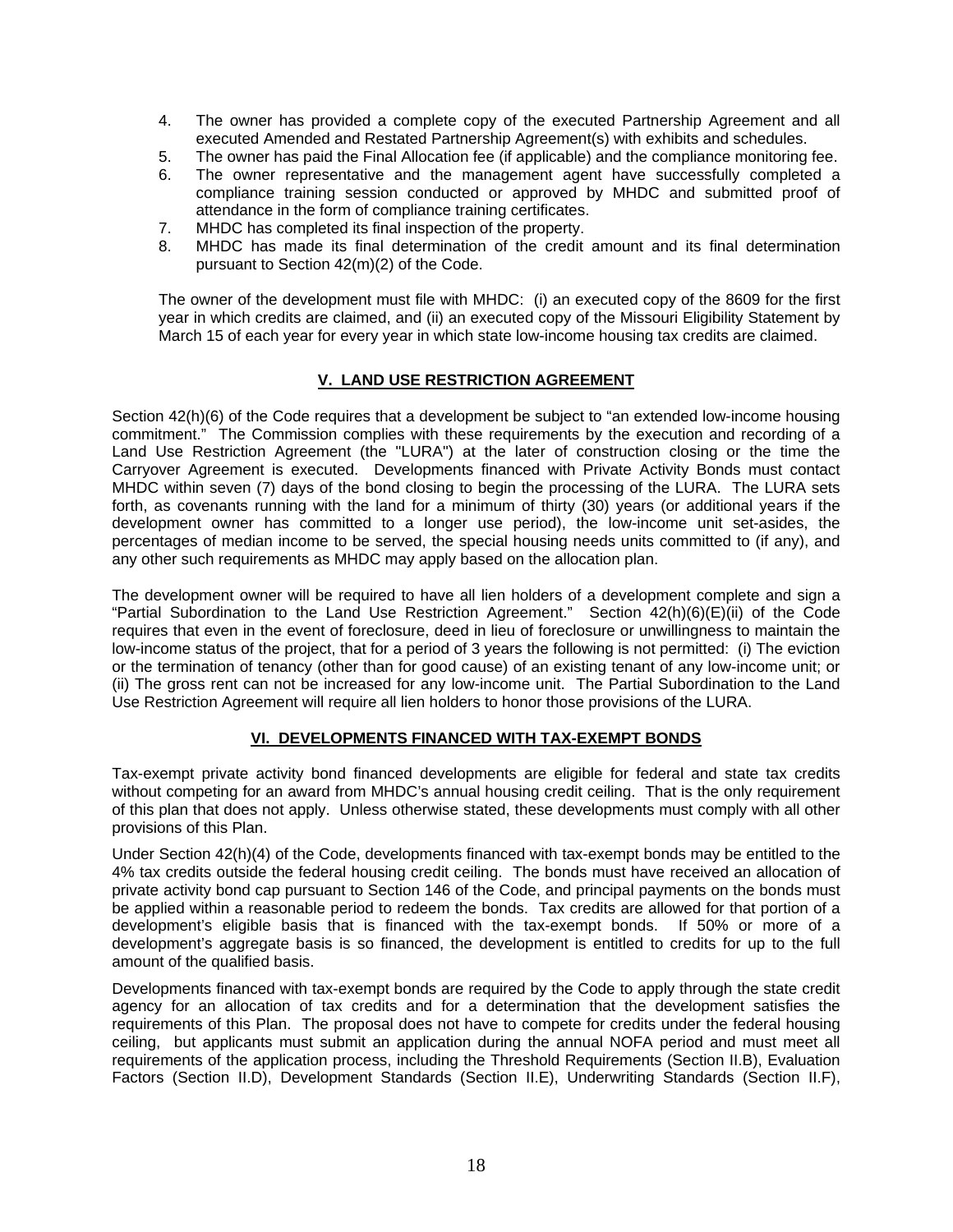Minimum Underwriting Assumptions (Section II.G), Labor Standards (Section II.H) and Determination of Credit Amount (Section II.I).

MHDC is required by the Code to notify the Chief Executive Officer of the local jurisdiction where the proposed development will be located, of the tax credit application, and provide adequate opportunity for comment.

MHDC staff will review the application, determine whether the development is eligible and meets the requirements of this Plan, and make an initial determination of the development's tax credit amount. At the close of the NOFA period, the Commission will approve the recommendation and ranking of successful applications for priority in the consideration of private activity bond allocation by the Department of Economic Development ("DED"). Proposals that do not receive an allocation letter from DED by September 1, 2008, shall be required to re-submit their application for tax credits in the next NOFA period in order to be recommended and ranked for the consideration of bond allocation the following year.

When MHDC has received verification that bonds have been issued, MHDC will issue Building Identification Number(s) (BIN(s)).

For mixed-income developments financed with private activity bonds, when feasible and practicable, MHDC requires that Low-Income units be distributed proportionately throughout each building, and each floor of each building, of the development and throughout the bedroom/bath mix and type. Both market rate and low-income units must have the same design regarding unit amenities and square footage. Amenities include, but are not limited to, fireplaces, covered parking, in-unit washer/dryers, etc.

If the development loan will be FHA-insured, MHDC will complete a HUD-required subsidy-layering review to assure that the development complies with HUD guidelines pursuant to Sec. 911 of the 1992 Housing and Community Development Act.

If the bonds will be issued by a local Industrial Development Authority (IDA), the IDA must submit a request on original letterhead to MHDC no later than four business days prior to closing asking MHDC to evaluate the financing structure and to respond with a letter confirming that the development satisfies the requirements of the Plan and stating the preliminary amount of tax credits. At this time, MHDC will request that the issuer confirm MHDC's determination of the tax credit amount, as required by the Code. In the year in which the development is placed in service, the Owner must request a final allocation of credits. Owner must complete and execute an application package for final allocation requests. All allocation requests must be submitted by December 10th in order to permit timely review and preparation of documents.

Developments receiving credits in accordance with this section are required to follow the same final allocation application process as described herein and to enter into a LURA which will govern the lowincome use and any other Plan requirements.

Should MHDC learn that any principal involved with a proposed development has serious and/or repeated non-performance or non-compliance issues in Missouri or any other state at the time of application, the application will be rejected. The prior performance considered might include, but is not limited to, progress made with previous tax credit reservations, non-performance, non-compliance, or failure to comply with established procedures and policies of MHDC, to include MHDC's Workforce Eligibility Policy.

Policy for Bond Financed Multifamily Rental Developments See Appendix II attached hereto and incorporated herein.

# **VII. OWNER ELECTIONS**

#### **A. Applicable Credit Percentage for Federal Credits**

The applicable percentage (except for developments financed with tax exempt bonds) may be "locked in" at two points during the allocation process, (i) the month in which such building is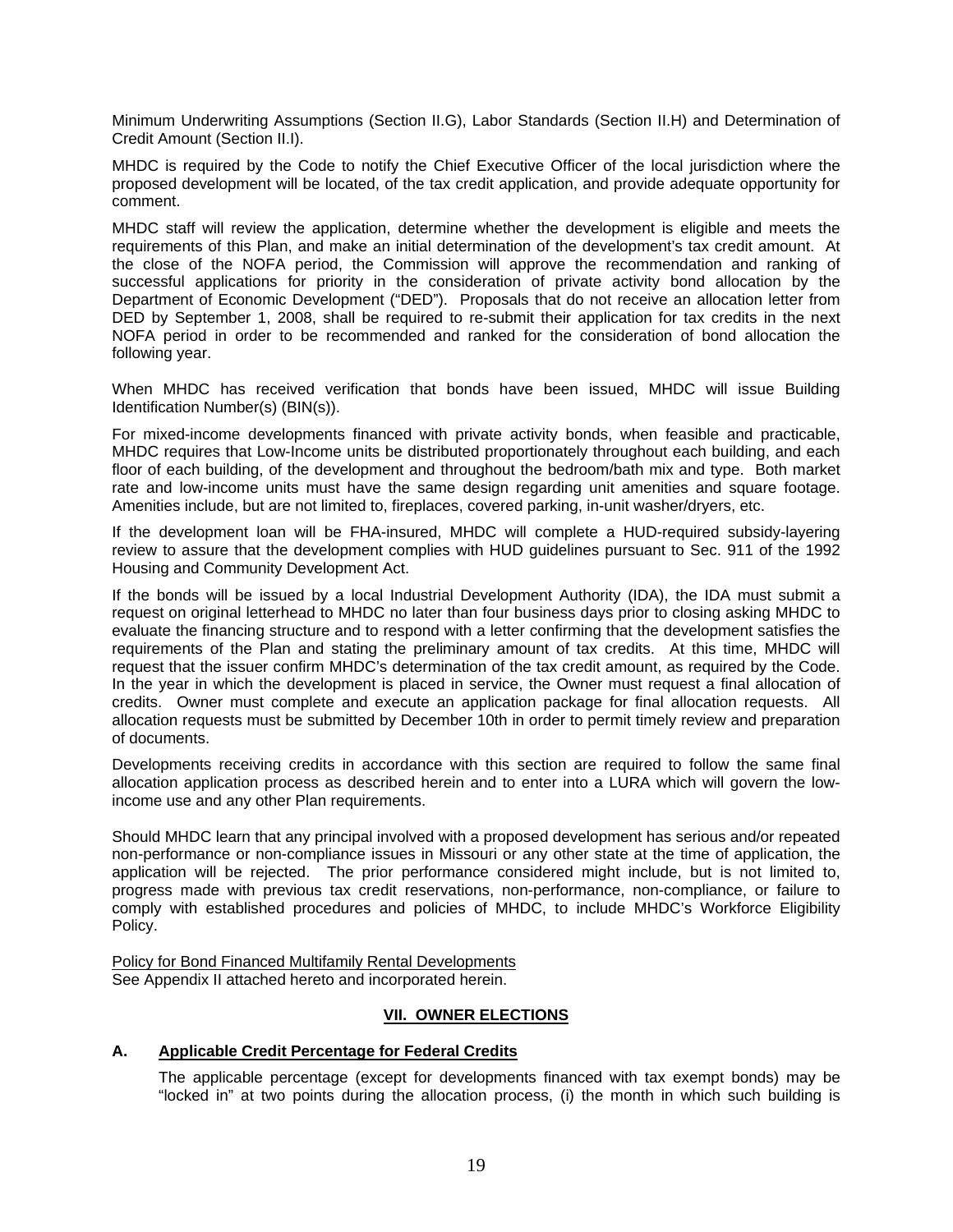placed in service, or (ii) at the election of the taxpayer, at the time of a carryover allocation. The Commission's Carryover Allocation Agreement provides a space for such election.

For developments financed with tax-exempt bonds, the applicable credit percentage is established at either, (i) the month in which the building is placed in service, or (ii) at the owner's election, the month in which the bonds are issued. If the latter is desired, the Election Statement (form provided by MHDC as exhibit to the Letter of Determination) must be signed by the owner, notarized and submitted to MHDC before the close of the fifth calendar day following the month in which the bonds are issued.

## **B. Gross Rent Floor**

Section  $42(g)(2)(A)$  of the Code provides that a Low-Income unit is "rent restricted" if the gross rent for such unit does not exceed 30% of the imputed income limitations applicable to the unit. Under Revenue Procedure 94-57, the effective date of the income limitation used to establish the gross rent floor is the time the Commission initially allocates a housing credit dollar amount to the development (that is, the date of a carryover allocation, or if no carryover allocation is made, the date of final allocation) unless the Owner designates a building's placed in service date as the effective date for the gross rent floor. Such designation must be made by advising the Commission in writing no later than the placed in service date. The Carryover Allocation Agreement provides a space for such designation. The effective date used for the determination of the gross rent floor for developments not seeking a carryover allocation will be the date of final allocation, which normally follows the placed in service date.

For Developments financed with tax-exempt bonds, the effective date of the income limitation used to establish the gross rent floor is the date the Commission issues a Letter of Determination for the building, unless the Owner designates a building's placed in service date as the effective date for the gross rent floor. Such designation must be made by advising the Commission in writing no later than the placed in service date.

The gross rent floor election does not replace the MHDC requirement that the initial monthly rents shall not exceed those MHDC approved rents as reflected on the MHDC Form 2013 attached to the Reservation, Carryover and Final Allocation letter. Any increase in the annual rents must be approved by MHDC.

# **C. Credit Period**

Section  $42(f)(1)$  of the Code defines the credit period for federal tax credits as the ten (10) taxable years beginning with (i) the taxable year in which the building is placed-in-service, or (ii) at the election of the taxpayer, the succeeding taxable year. The state credit mirrors the federal credit requirements. If a qualified development is comprised of more than one building, the development shall be deemed to be placed in service in the taxable year during which the last building of the qualified development is placed in service.

# **VIII. USE OF HOME or NAHASDA FUNDS**

The HOME Investment Partnership Act (HOME) and the Native American Housing Assistance and Self-Determination Act (NAHASDA) can be a valuable source to assist in the development of affordable housing. HOME and NAHASDA are considered by Section 42 of the Code as "federal funds." Generally when these funds are used, they are provided to the development as either grants or low interest rate loans. A tax credit development **must** deduct the amount of a federal grant from the eligible basis. Pursuant to changes to the Code implemented as a result of the Housing and Economic Act of 2008 signed into law on July 30, 2008, buildings financed with 9% tax credits and below-market interest rate federal loans and placed into service after July 30, 2008, are not considered federally subsidized, are not required to implement additional income restrictions, and are eligible for the increase in eligible bases permitted for developments located in "qualified census tracts" and "difficult development areas."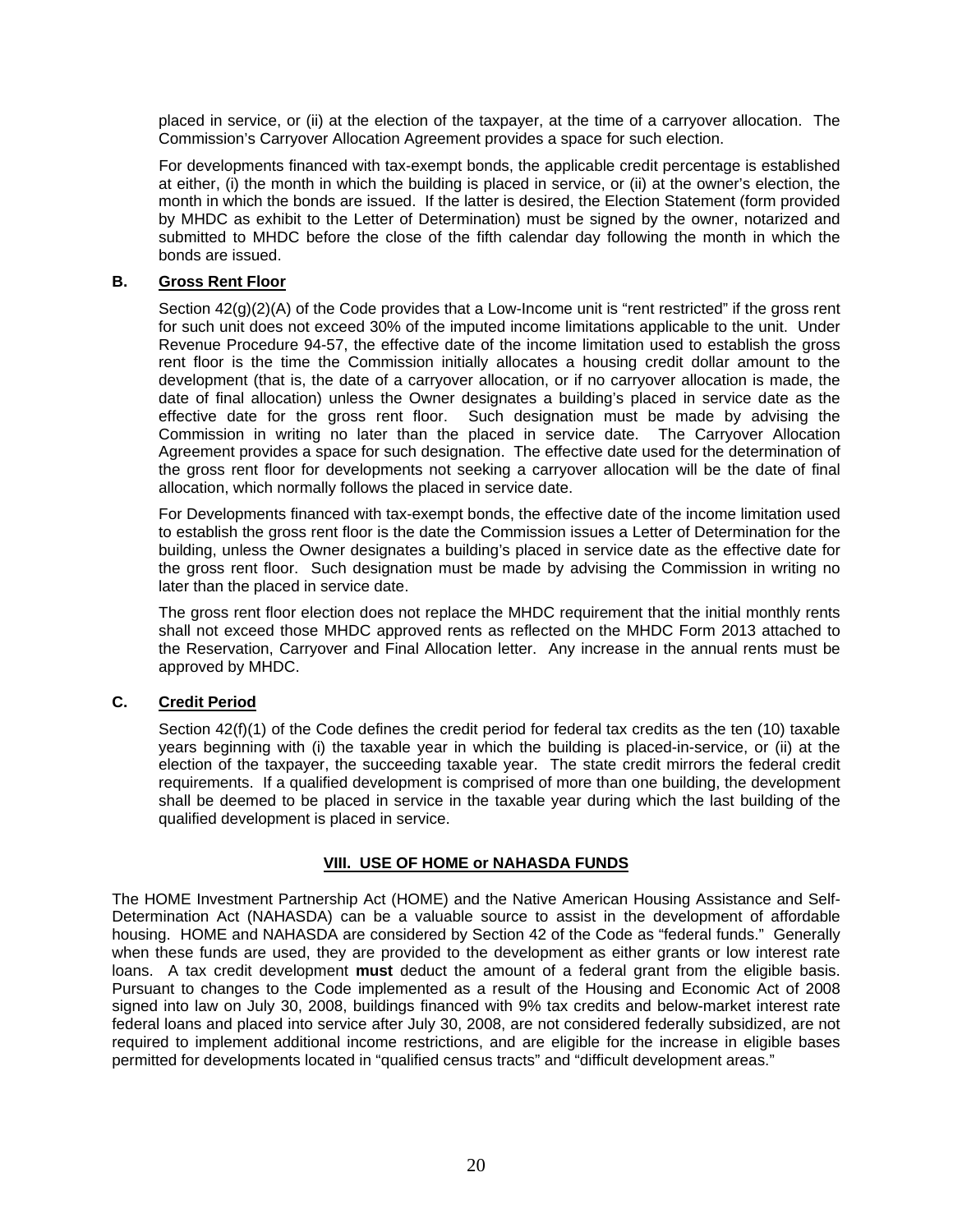## **IX. SUBSIDY LAYERING REVIEW**

Section 911 of the Housing and Community Development Act of 1992 and Section 102 of the Department of Housing and Urban Development Reform Act of 1989 have placed limitations on combining LIHTC with certain HUD and other federal programs. The limitations currently apply to a number of programs under the jurisdiction of the HUD Office of Housing, including but not limited to, Section 221(d)(3), 221(d)(4), 223(f) and 542(c) mortgage insurance, Flexible Subsidy, and project-based Section 8 assistance.

As part of a Memorandum of Understanding (MOU), dated May 8, 2000, between HUD and MHDC, developments combining federal Low Income Housing Tax Credits with these programs will be subject to a subsidy layering review by MHDC.

The MOU requires that HUD and MHDC share information on the developer's disclosure of sources and uses of funds and on development costs for all developments financed with a combination of federal tax credits and HUD Housing assistance. This review is designed to ensure that such developments do not receive excessive federal assistance.

# **X. FEES**

## **A. Competitive Applications**

## **1. Application Fee**

 An application fee of \$1,500 (\$750 for Non-profit developers applying under the 10% tax credit Non-Profit set-aside or HOME CHDO set-aside) is due when the Application is submitted. The fee is non-refundable and must be included with the application. Should a check be returned, for any reason, the application will be immediately rejected and returned to the applicant.

#### **2. Reservation Fee**

 When the development has received conditional approval, a reservation fee of 3% of the approved annual federal tax credit amount must be paid prior to the issuance of the Reservation Letter. The fee amount is to be rounded up to the next whole dollar. The applicant will have 30 days in which to pay the reservation fee. This fee is non-refundable and will not be adjusted if the final tax credit amount is reduced or the tax credits are returned or recaptured.

#### **3. Allocation Fee**

 At the time of Allocation (either Carryover or 8609, whichever is achieved first) an Allocation Fee of 4% of the requested annual federal tax credit amount will be due. This amount must be submitted with the Carryover or 8609 application (whichever is submitted first). The fee amount is to be rounded up to the next whole dollar. This fee is non-refundable and will not be adjusted if the final tax credit amount is reduced, or the tax credits are returned or recaptured.

**Exception** to items 2 and 3 for developments approved for Disaster Housing Credits and achieving carryover allocation after October 3, 2008: a tax credit fee of 7% of the approved annual federal tax credit amount must be paid prior to December 31, 2008, with the execution of the carryover allocation agreement. The fee amount is to be rounded up to the next whole dollar. This fee is non-refundable and will not be adjusted if the final tax credit amount is reduced, or the tax credits are returned or recaptured.

#### **4. Recording Charge**

 A recording charge of \$160 is to accompany the executed LURA when it is returned to MHDC for recording.

#### **5. Compliance Monitoring Fee**

 A compliance monitoring fee will be assessed to cover the costs of the IRS-required compliance monitoring program. The fee is \$10 per low-income unit (including common units) multiplied by 15 years (the initial compliance period). This lump sum payment is to be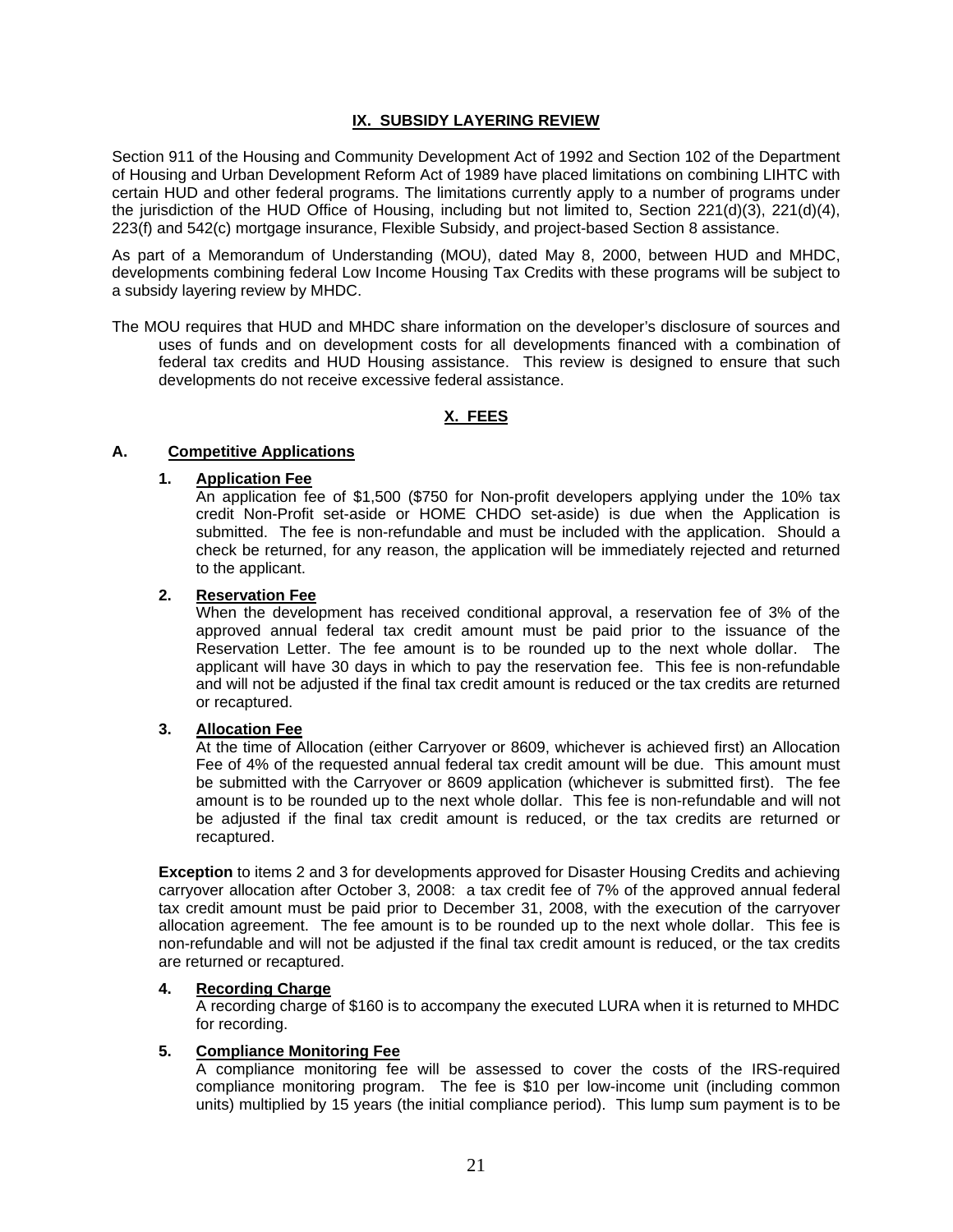included with the application for 8609(s). The 8609(s) will not be issued until the fee is paid in full. MHDC will not allow the compliance monitoring fee to be included in eligible basis.

# **6. Document Revisions**

 A fee of \$100 per form will be charged for revisions to an 8609 or Missouri Eligibility Statement form when the revision is the result of an error caused by incomplete or inaccurate information provided by the developer during the allocation process. One form is filed per qualified building for each type of housing tax credit being allocated.

# **B. Developments Financed with Tax Exempt Bonds**

Developments Financed with Tax Exempt Bonds and applying for the 4% credit will pay the following described fees:

- **1. Application Fee** An application fee of \$1,500 is due when the Application is submitted. The fee is non-refundable and must be included with the application. Should a check be returned, for any reason, the application will be immediately rejected and returned to the applicant.
- **2. Reservation and Allocation Fee** Prior to MHDC issuing the 42(m) Determination Letter, a reservation and allocation fee of 7% of the approved annual Federal tax credit amount must be paid or evidenced to be included for payment in the closing transaction. This fee is nonrefundable and will not be adjusted if the final tax credit amount is reduced or the tax credits are returned or unused. Any increase in Federal credits from the amount reflected in the 42(m) Determination Letter (the original Allocation) must be requested in writing, and must be accompanied by a check reflecting the increased fee based upon the increased credit amount and the 7% fee.
- **3. Recording Charge** A recording charge of \$160 is to accompany the executed LURA when it is returned to MHDC for recording.
- **4. Compliance Monitoring Fee** A compliance monitoring fee will be assessed to cover the costs of the IRS-required compliance monitoring program. The fee is \$10 per low-income unit (including common units) multiplied by 15 years (the initial compliance period). This lump sum payment is to be included with the application for 8609(s). The 8609(s) will not be issued until the fee is paid in full. MHDC will not allow the compliance monitoring fee to be included in eligible basis.

# **5. Document Revisions**

 A fee of \$100 per form will be charged for revisions to an 8609 or Missouri Eligibility Statement form when the revision is the result of an error caused by incomplete or inaccurate information provided by the developer during the allocation process. One form is filed per qualified building for each type of housing tax credit being allocated.

# **XI. SECTION 42 COMPLIANCE MONITORING**

Section  $42(m)(1)(B)(iii)$  of the Code mandates that state housing credit agencies monitor all placed in service tax credit developments for compliance with the provisions of Section 42 of the Code. The Code also mandates that the Internal Revenue Service be notified, by the state housing credit agency, of any instance of noncompliance. In addition, MHDC will monitor developments for compliance with the LURA provisions which contain any additional owner commitments made in the development selection process, e.g. additional low income units or an extended low-income use period. MHDC will make available to development Owners a Compliance Manual (Low-Income Housing Tax Credit Program Compliance Manual posted to MHDC's website September 2006, as may be amended from time to time) explaining the LIHTC monitoring process in detail. Developers must finalize and receive approval for the unit mix and on-site management requirements prior to requesting Carryover Allocation or the Letter of Determination. All owner representatives and their management agent representatives will be required to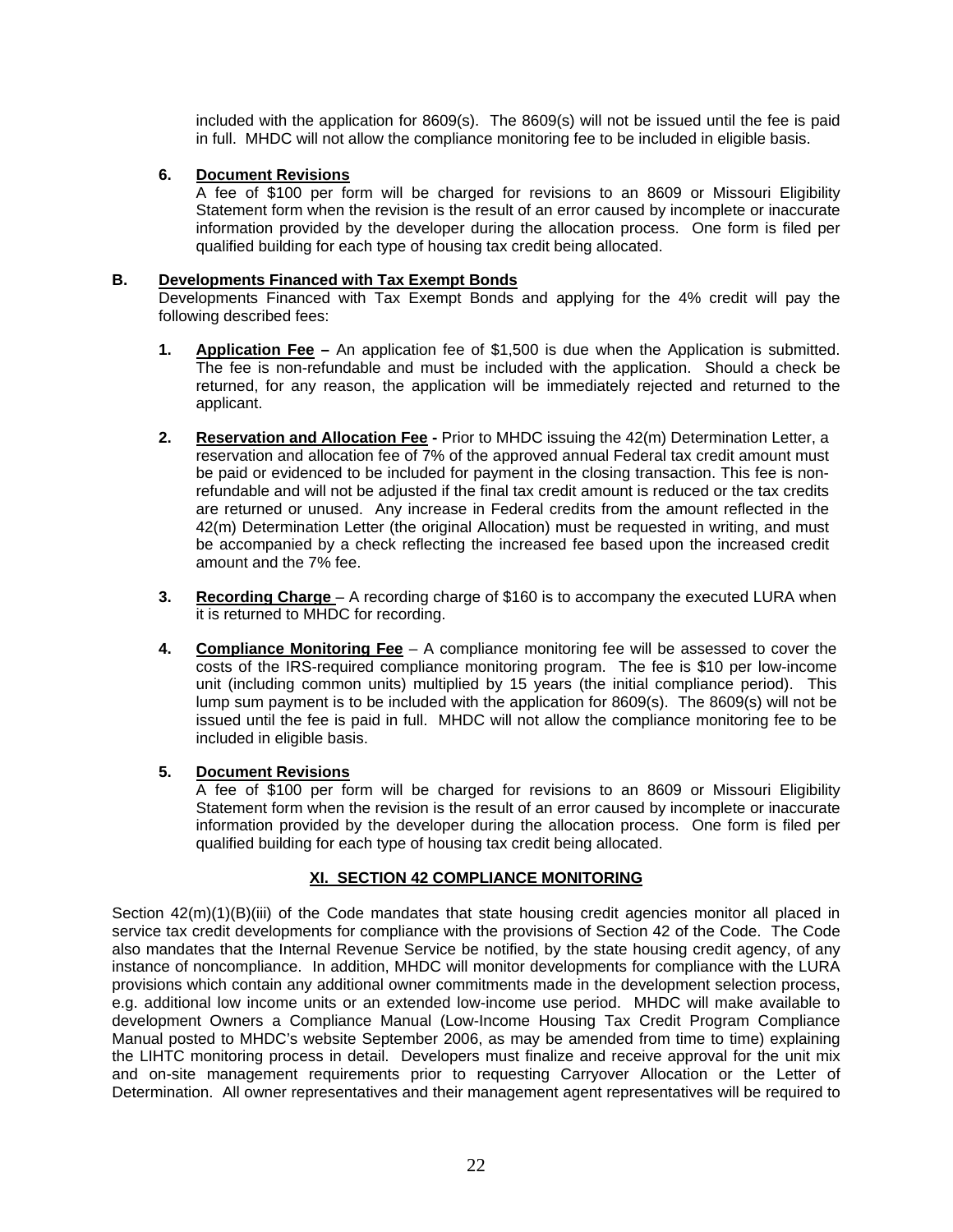successfully complete a compliance training session conducted or approved by MHDC prior to the release of IRS Form 8609 for federal tax credits or the Eligibility Statement for state tax credits.

## **XII. MISCELLANEOUS**

## **A. Status Reporting**

Developments receiving Reservations and Carryover Allocations will be required to provide monthly progress reports, in a format prescribed by MHDC. Information requested will be development specific and may include, but is not limited to, such items as zoning and other local development approvals, firm debt, equity and/or gap financing and construction progress toward development completion. Owners of developments that will not be placed in service in the year that the reservation is given may also be required to provide information regarding the Owner's ability to meet Code and MHDC requirements to obtain a carryover allocation.

#### **B**. **Changes to Development**

A reservation of tax credits is based upon information provided in each development application. Until a development is placed in service, any material changes to the development, such as changes in the site, scope, costs, ownership or design, as submitted in the application, will require written notification to and approval by MHDC. Changes in development characteristics, which were the basis, in whole or in part, of MHDC's decision to reserve credits, may result in a revocation of the reservation, or a reduction in the amount of the tax credit award.

# **C. Transfers of Reservations and Carryover Allocations**

Reservations, Carryover Allocations and/or state tax credit allocations are non-transferable, except to an entity in which the transferring holder of the Reservation or Carryover Allocation is the general partner or controlling principal, without MHDC's prior written consent. Because all representations made with respect to the applicant, its experience and previous participation are material to the evaluation made by MHDC, it is not expected that MHDC's consent will be granted for transfers to an unrelated entity unless a new application is submitted and approved.

### **D. Additional Credits**

Owners may apply for an increase in tax credit amounts in subsequent years if a development's eligible basis has increased. Additional credits may be awarded if:

- 1. There are additional credits available;
- 2. MHDC is satisfied that the additional amount is necessary for the financial feasibility and viability of the development; and
- 3. The increased amount of credits does not exceed MHDC's maximum for credit awarded or cost reasonableness limits.

## **E. Administration of Plan**

MHDC reserves the right to resolve all conflicts, inconsistencies or ambiguities, if any, in this Plan or which may arise in administering, operating or managing the reservation and allocation of federal and state tax credits or the State's Low-Income Housing Tax Credit program and the right, in its sole discretion, to modify or waive, on a case-by-case basis, any provision of this plan that is not required by the Code. All such resolutions or any such modifications or waivers are subject to written approval by the Executive Director and are available for review, as requested, by the general public.

#### **F. Amendments to the Plan**

MHDC reserves the right to amend this Plan from time to time, pursuant to the Code, for any reason, including, without limitation:

- 1. To reflect any changes, additions, deletions, interpretations, or other matters necessary to comply with the Code or regulations promulgated hereunder.
- 2. To cure any ambiguity, supply any omission, or cure or correct any defect or inconsistent provision in this Plan.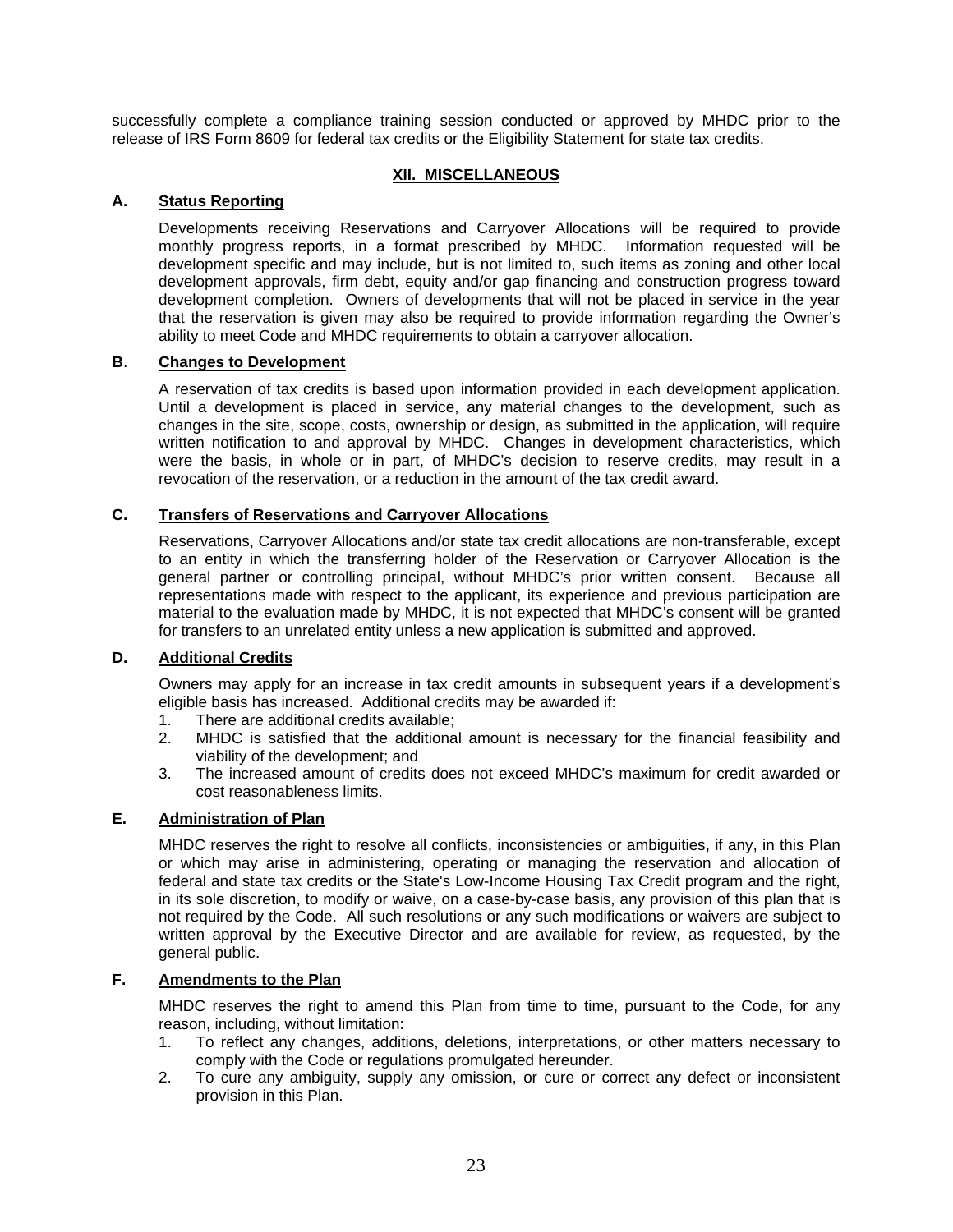- 3. To insert such provisions clarifying matters or questions arising under this Plan as are necessary or desirable and are not contrary to or inconsistent with this Plan or the Code.
- 4. As to state tax credit matters, to comply with the State Tax Relief Act.
- 5. To facilitate the award of tax credits that would not otherwise be awarded.

All such amendments shall be fully effective and incorporated herein upon the Commission's adoption of such amendments. **This Plan also may be amended as to substantive matters at any time following public notice and public hearing, and approval by the Commission**.

## **G. MHDC Discretionary Authority**

MHDC reserves the right, in its sole discretion, to:

- 1. Carry forward a portion of the current year's housing credit ceiling for allocation in the next calendar year.
- 2. Under certain conditions, issue a reservation for a portion of the next year's housing credit ceiling, and
- 3. Under certain conditions, issue a binding commitment for some portion of the next year's housing credit ceiling.

MHDC also reserves the right, in its sole discretion, to:

- 4. Limit the number of developments in a specific market or geographic area.
- 5. Award a reservation based on the amount of tax credits requested relative to the amount of funding available. This could result in awarding tax credits for a development that will fully utilize the amount available, while denying credit to a development which requested more credit than is available, without regard to location or ranking.
- 6. Fund fewer than the number of units proposed in an application.
- 7. Assert discretionary authority concerning all aspects of an application during the underwriting process.

Section  $42(m)(1)(A)(iv)$  of the Code requires MHDC to make available to the general public a written explanation for any exceptions made to the requirements of this Plan.

#### **H. Other Conditions**

In making reservations or allocations, MHDC relies on information provided by or on behalf of the developer / applicant. MHDC's review of documents submitted in connection with the tax credit allocation process is for its own purposes. In making reservations or allocations, MHDC makes no representations to the applicant or other party as to compliance of the development with the Code, Treasury regulations, or any other laws or regulations governing federal tax credits or state tax credits.

No member, director, officer, agent or employee of MHDC shall be personally liable on account of any matters arising out of, or in relation to, the allocation of Low Income Housing Tax Credits.

MISREPRESENTATIONS OF ANY KIND WILL BE GROUNDS FOR DENIAL OR LOSS OF THE TAX CREDITS AND MAY AFFECT FUTURE PARTICIPATION IN THE TAX CREDIT PROGRAM IN MISSOURI.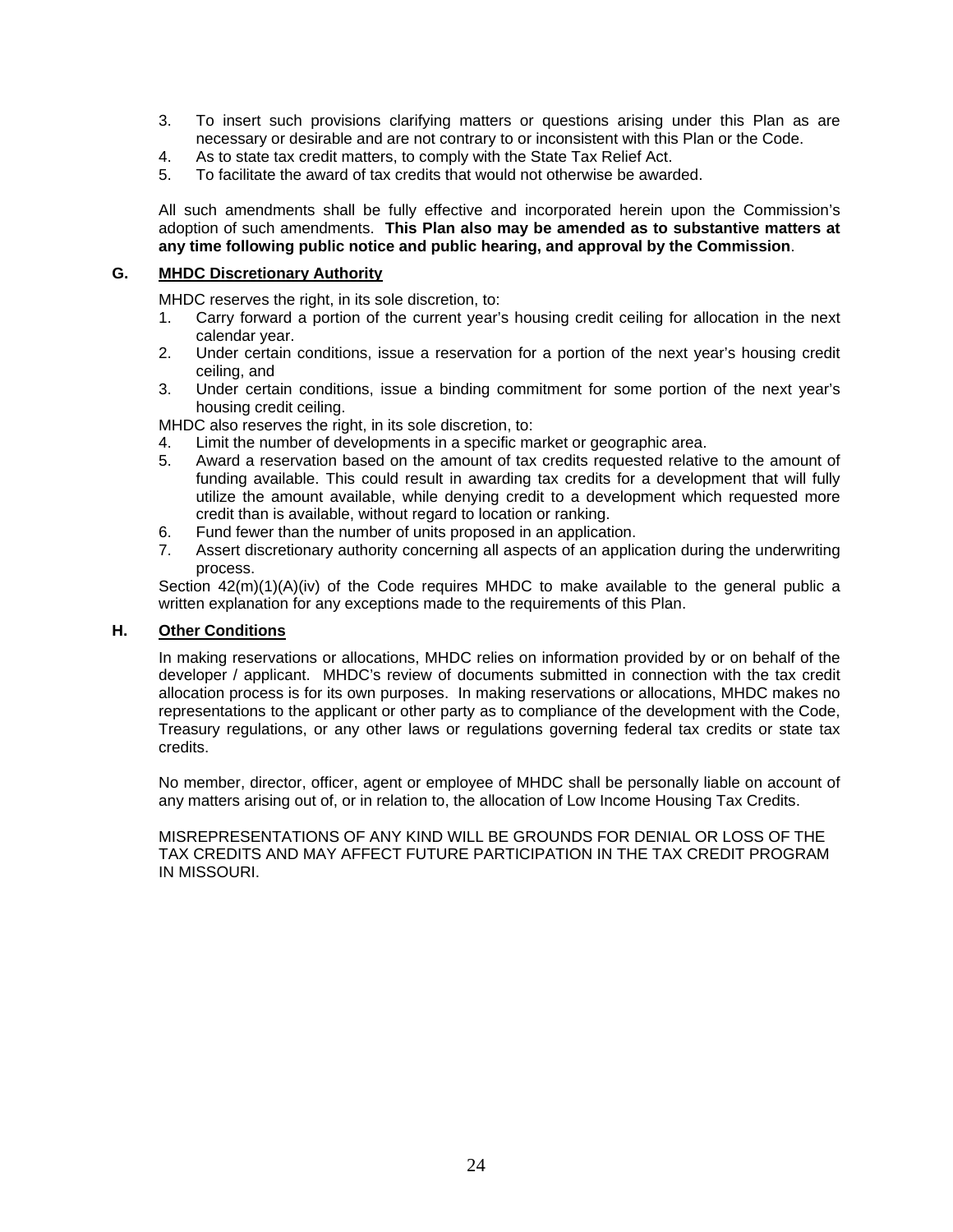# **APPENDIX I**

#### **WORKFORCE ELIGIBILITY POLICY**

**WHEREAS**, pursuant to Executive Order 87-02, MHDC was designated as the state allocation agency for the federal low income housing tax credit program (the "LIHTC program");

**WHEREAS**, MHDC also administers the Missouri low income housing tax credit program (the "State LIHTC program");

**WHEREAS,** the allocation of tax credits through the Federal and State LIHTC programs provide the equity funds which constitute the majority of the funds required to develop multifamily low and moderate income housing financed by MHDC ("Project");

**WHEREAS**, over the past year, MHDC has received increased reports from individuals that the construction teams constructing certain MHDC-financed Projects included individuals who were illegally in the country ("Undocumented Workers");

**WHEREAS**, the hiring of Undocumented Workers is a violation of the federal, state and local labor laws and federal immigration laws ("Labor Laws");

**WHEREAS**, MHDC's guidelines and loan closing documents currently require that the owner and contractor adhere to all applicable Labor Laws;

**WHEREAS**, MHDC desires to ensure that the Federal and State LIHTC programs are administered in full compliance with all applicable Labor Laws;

**NOW THEREFORE**, MHDC, in order to address the use by owners or contractors of Undocumented Workers, hereby takes the following actions and measures:

1) MHDC hereby prohibits any owner and its principals of a project to which MHDC has allocated either Federal or State tax credits ("Owner") from using Undocumented Workers in the construction of any MHDC-financed Project;

2) MHDC requires the Owner to impose this prohibition upon its contractor or general contractor ("Contractor") and require the Contractor to obtain a Form I-9 from each of its employees prior to the performance of any work on an MHDC Project ("Form I-9 Requirement");

3) MHDC requires that the Owner require the Contractor to impose the Form I-9 Requirement on any subcontractor, sub-subcontractor, mechanic, third party contractor or agent ("Subcontractor") working on the Project;

4) MHDC also requires the Owner to collect a copy of the Form I-9 for all workers employed by the Contractor or Subcontractor and to keep these documents on the Project site;

5) MHDC requires that the Owner assemble or have the Contractor assemble a list containing the names of all workers who have completed a Form I-9 and to regularly update this list;

6) MHDC requires that an updated list be maintained at the Project site at all times;

7) The prohibition on the use of undocumented workers set forth in paragraph 1 above and the Form I-9 imposed by paragraphs 2-6 (the "Form I-9 Protocol") above must be followed by the Owner on all Projects financed by MHDC;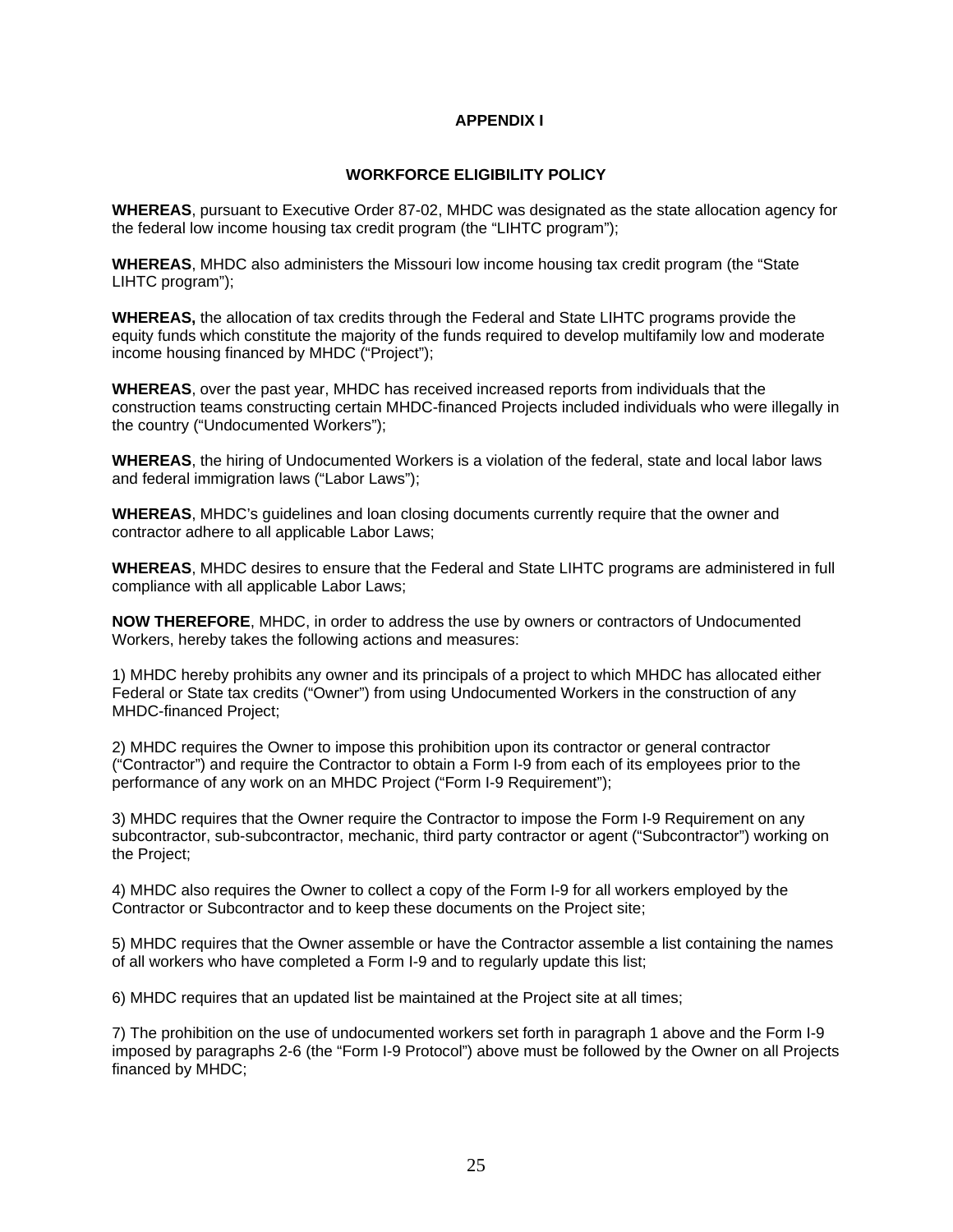8) To implement this policy, the Commissioners have instructed the MHDC staff to modify its documents to clearly set forth this policy and staff has now modified the Owner's Loan Commitment, Owner's Certificate and Construction Contract to reflect the requested modifications;

9) The language modifying the Owner's Loan Commitment, Owner's Certificate and Construction Contract is attached hereto as Exhibit "A";

10) Use of Undocumented Workers or non-compliance with the Form I-9 Protocol may subject the Owner and its principals to sanctions;

11) MHDC will also require the Owner which shall require the Contractor and Subcontractor, to on a monthly basis, provide it with a list of all employees employed by the Contractor or any Subcontractor;

12) MHDC will further require the Contractor and any Subcontractor to provide it with a Certificate of Good Standing issued by the Missouri Secretary of State's office;

13) MHDC will require the Contractor and all Subcontractors working on Projects to which MHDC has allocated tax credits or provided MHDC funds to attend mandatory pre-construction conferences.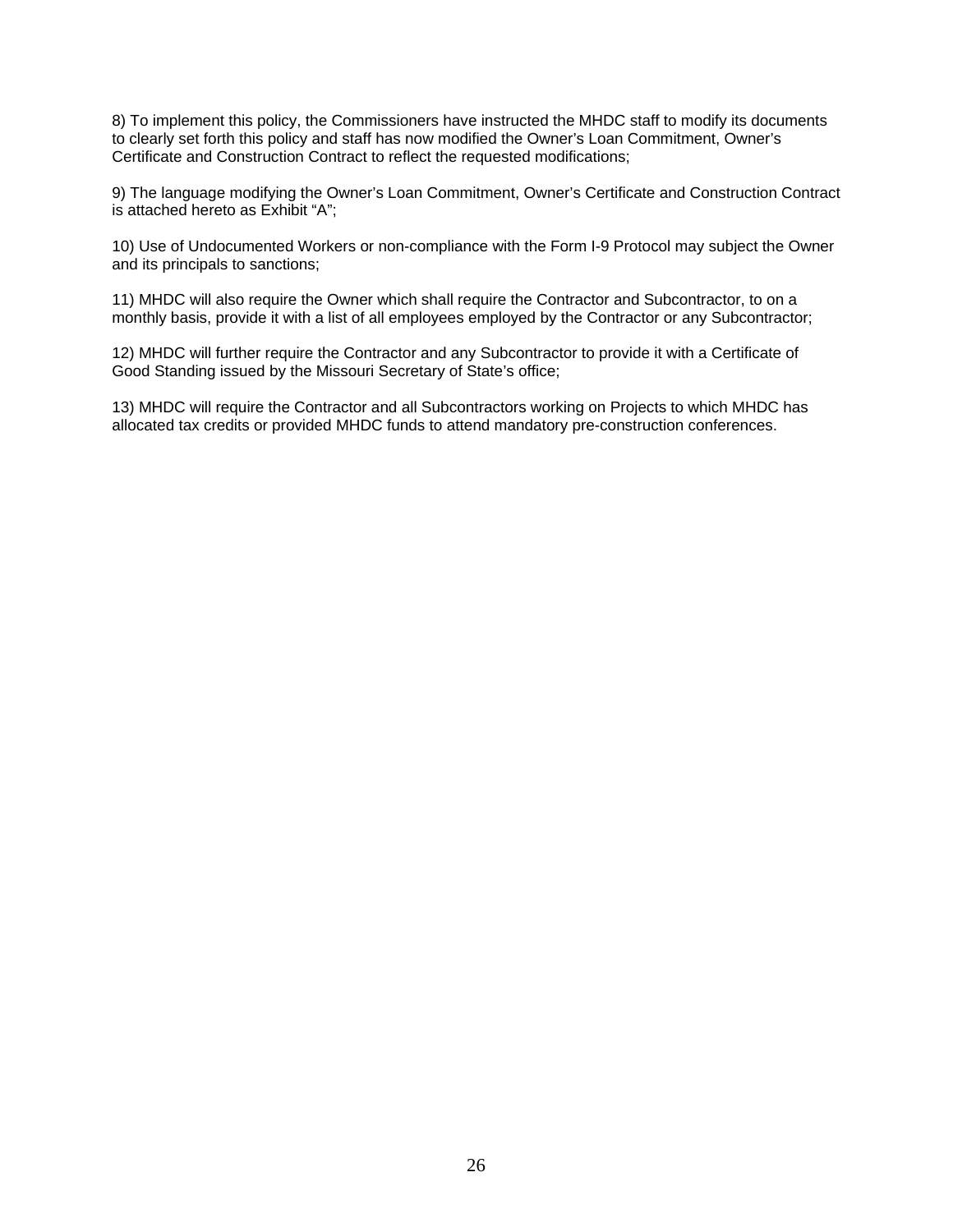# **EXHIBIT "A"**

## **Owner's Loan Commitment Language**

MHDC expects the Owner, Contractor and Subcontractors identified in Exhibit " \_\_" of the loan commitment, to comply with all applicable Labor Laws, regulations and hiring practices thereof. This includes the requirements for confirmation of identity and employment eligibility set forth in Form I-9. If MHDC, or a federal, state or local law enforcement agency determines that the Contractor and/or Subcontractor has violated the Labor Laws or the Form I-9 Protocol (as defined below), MHDC may cease disbursement of any MHDC construction funds for the Project, withhold the final allocation of tax credits related to the Project, bar the Owner from participation in any MHDC program for a specified period and if appropriate disburse as liquidated damages, the funds deposited in an escrow established for this purpose.

## **Owner's Certificate**

Owner understands and acknowledges that no Undocumented Workers may be used or employed on any project financed by MHDC and further understands and agrees that the use or employment of Undocumented Workers on a project financed by MHDC may subject the Owner to sanctions imposed by MHDC.

Owner shall require, that prior to performance of any work, the Contractor must obtain a completed Form I-9 from all laborers and mechanics employed in the construction of the Project. In accordance with the requirements set forth in Form I-9, the Contractor and Subcontractors must examine the evidence of identity and employment eligibility for each worker within three (3) business days from the date his or her employment begins (the "Form I-9 Protocol"). Evidence which establishes both identity and employment eligibility is set forth on List A of Form I-9. Evidence of identity only and evidence of employment eligibility only are set forth on Lists B and C respectively. The completion of the Form I-9 Protocol is a condition precedent to the right of any Contractor or Subcontractor to work on the Project. In addition, the Owner acknowledges that MHDC will monitor the Contractor's compliance with the Form I-9 Protocol on at least a monthly basis. The Owner is responsible to confirm the Contractor's compliance with this requirement. As part of the monitoring process, MHDC shall have the right to make on-site inspections and conduct spot interviews of the Contractor and Subcontractors to verify compliance with the Form I-9 Protocol. These inspections will be conducted as part of monitoring regarding prevailing wage compliance, if applicable, and if not solely for Form I-9 Protocol purposes.

Owner shall require the Contractor to include the Form I-9 Protocol, including the duty to obtain evidence of identity and employment eligibility, in the contracts issued by all Subcontractors involved in the construction Project. A copy of the Form I-9 of each Subcontractor's employees must be provided to the Contractor immediately after the conclusion of the three (3) day submission period applicable to each employee.

Owner shall advise the Contractor that use or employment of Undocumented Workers on the Project or non-compliance with the Form I-9 Protocol may result in the imposition of sanctions by MHDC. The imposition of sanctions may result in the disqualification of the Owner and Contractor from future participation in MHDC projects.

#### **Construction Contract**

Owner and Contractor warrant that no Undocumented Workers will be employed on the Project and further agree and understand that the use of Undocumented Workers on the Project will constitute a breach of the Construction Contract and may result in the imposition of sanctions by MHDC (the "MHDC Workforce Eligibility Policy"). The imposition of sanctions will include, but is not limited to, the disqualification of the Owner and/or Contractor from participation in future MHDC projects.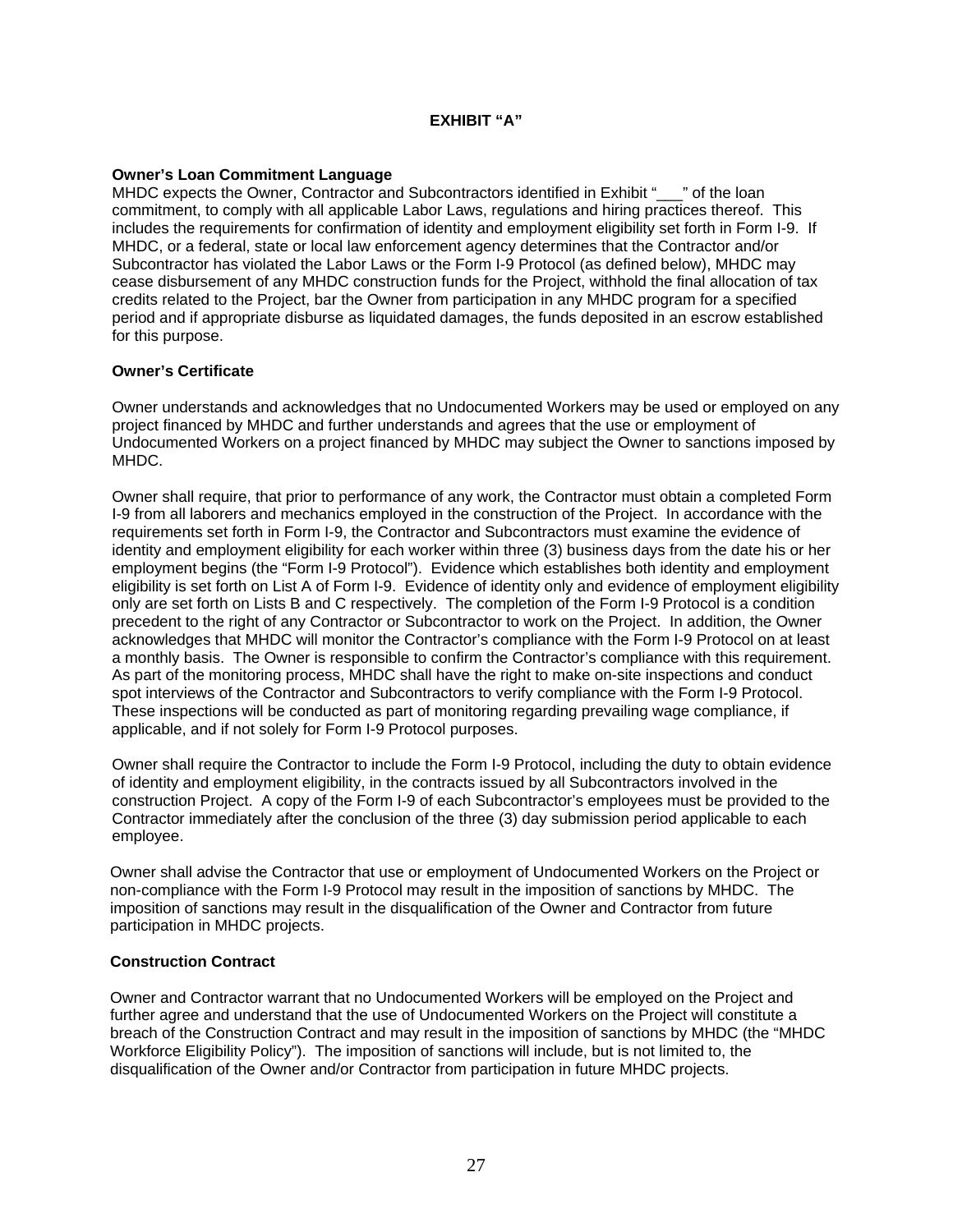Owner and Contractor agree to implement the MHDC Workforce Eligibility Policy by performing the following steps to include:

Contractor, prior to performance of any work, shall require all laborers and mechanics employed on construction of the Project to submit a completed Form I-9. In accordance with the requirements set forth in Form I-9, the Contractor must examine the evidence of identity and employment eligibility within three (3) business days of the date employment begins (the "Form I-9 Protocol"). Evidence which establishes both identity and employment eligibility is set forth on List A of Form I-9. Evidence of identity only and evidence of employment eligibility only are set forth on Lists B and C respectively. The completion of the Form I-9 Protocol is a condition precedent to the right of any laborer or mechanic to work on the Project. In addition, the Owner and Contractor acknowledge that MHDC will monitor the Contractor's compliance with the Form I-9 Protocol on a monthly basis. The Owner is responsible for the Contractor complying with this requirement. As part of the monitoring process, MHDC will make on-site inspections and conduct spot interviews of laborers and mechanics to verify compliance with the Form I-9 Protocol. These inspections will be conducted as part of monitoring regarding prevailing wage compliance, if applicable, and if not solely for Form I-9 Protocol purposes.

Owner shall require that the Contractor include the Form I-9 Protocol, including the evidence of identity and employment eligibility, in the contract issued by all Subcontractors involved in the construction Project. The Form I-9 of each Subcontractor must be provided to the Contractor immediately after the conclusion of the three (3) day submission period applicable to such employee. Non-compliance with the Form I-9 Protocol may constitute a breach of the Construction Contract and may result in the imposition of sanctions by MHDC. The imposition of sanctions may result in, among other things, the disqualification of the Owner and Contractor from participation in future MHDC projects.